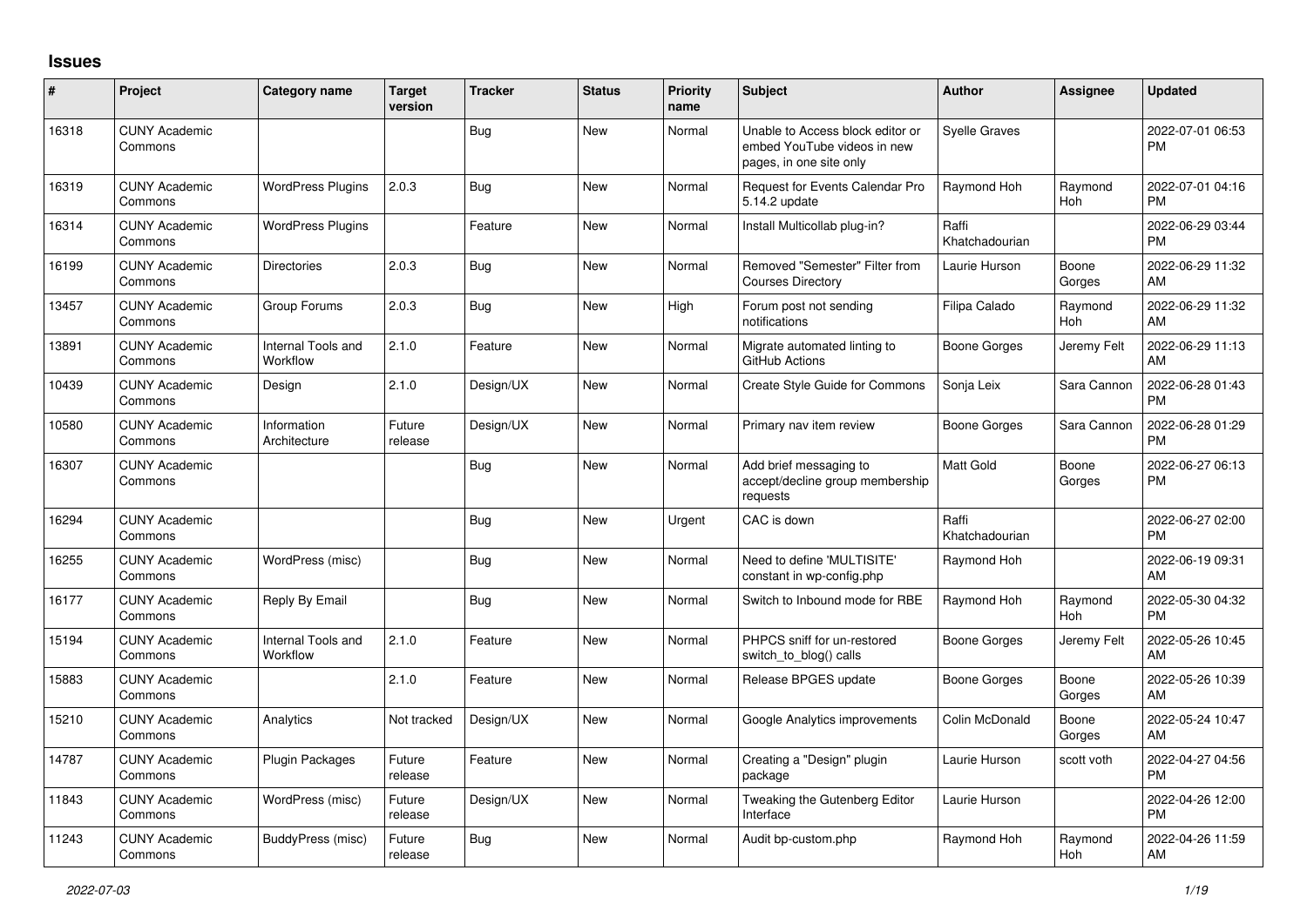| #     | Project                         | <b>Category name</b>       | Target<br>version | <b>Tracker</b> | <b>Status</b> | <b>Priority</b><br>name | <b>Subject</b>                                                                             | <b>Author</b>       | <b>Assignee</b>   | <b>Updated</b>                |
|-------|---------------------------------|----------------------------|-------------------|----------------|---------------|-------------------------|--------------------------------------------------------------------------------------------|---------------------|-------------------|-------------------------------|
| 8835  | <b>CUNY Academic</b><br>Commons | Blogs (BuddyPress)         | Future<br>release | Feature        | New           | Normal                  | Extend cuny is shortlinks to sites                                                         | Luke Waltzer        | Boone<br>Gorges   | 2022-04-26 11:59<br>AM.       |
| 15685 | <b>CUNY Academic</b><br>Commons |                            |                   | Support        | New           | High                    | problem with chrome?                                                                       | Marilyn Weber       |                   | 2022-04-25 03:40<br><b>PM</b> |
| 15816 | <b>CUNY Academic</b><br>Commons |                            | Not tracked       | Support        | <b>New</b>    | Normal                  | slow loading at SPS                                                                        | Marilyn Weber       |                   | 2022-04-05 01:26<br><b>PM</b> |
| 15767 | <b>CUNY Academic</b><br>Commons | WordPress (misc)           |                   | Support        | <b>New</b>    | Normal                  | Site loading slowly                                                                        | scott voth          | Boone<br>Gorges   | 2022-04-04 08:56<br><b>PM</b> |
| 15757 | <b>CUNY Academic</b><br>Commons |                            |                   | Bug            | <b>New</b>    | Normal                  | Members # do not match                                                                     | Laurie Hurson       |                   | 2022-03-30 04:52<br><b>PM</b> |
| 15565 | <b>CUNY Academic</b><br>Commons |                            |                   | Support        | New           | Normal                  | Events - send updates to an email<br>listserv                                              | Marilyn Weber       |                   | 2022-03-10 01:06<br><b>PM</b> |
| 14184 | <b>CUNY Academic</b><br>Commons | <b>Public Portfolio</b>    | Future<br>release | Feature        | <b>New</b>    | Normal                  | Centralized mechanism for storing<br>Campus affiliations                                   | <b>Boone Gorges</b> | Boone<br>Gorges   | 2022-01-04 11:35<br>AM        |
| 15045 | <b>CUNY Academic</b><br>Commons |                            |                   | Support        | <b>New</b>    | Normal                  | no result for KCeL in the search<br>box on the commons                                     | Marilyn Weber       |                   | 2021-12-10 11:29<br>AM        |
| 14908 | <b>CUNY Academic</b><br>Commons | Performance                |                   | Bug            | New           | Normal                  | Stale object cache on cdev                                                                 | Raymond Hoh         | Boone<br>Gorges   | 2021-12-07 09:45<br>AM        |
| 14987 | <b>CUNY Academic</b><br>Commons | <b>WordPress Plugins</b>   | Future<br>release | Bug            | <b>New</b>    | Normal                  | Elementor update causes<br>database freeze-up                                              | Boone Gorges        | Boone<br>Gorges   | 2021-11-29 12:02<br><b>PM</b> |
| 10226 | <b>CUNY Academic</b><br>Commons | Courses                    | Future<br>release | Feature        | <b>New</b>    | Normal                  | Add "My Courses" to drop down<br>list                                                      | scott voth          | Boone<br>Gorges   | 2021-11-19 12:42<br><b>PM</b> |
| 13835 | <b>CUNY Academic</b><br>Commons | WordPress (misc)           | Future<br>release | Feature        | New           | Normal                  | Allow OneSearch widget to have<br>'CUNY' as campus                                         | Boone Gorges        | Boone<br>Gorges   | 2021-11-19 12:39<br><b>PM</b> |
| 13331 | <b>CUNY Academic</b><br>Commons | Site cloning               | Future<br>release | Bug            | New           | Normal                  | Combine Site Template and Clone   Boone Gorges<br>operations                               |                     | Jeremy Felt       | 2021-11-19 12:39<br><b>PM</b> |
| 13650 | <b>CUNY Academic</b><br>Commons | Group Library              | Future<br>release | Feature        | <b>New</b>    | Normal                  | Forum Attachments in Group<br>Library                                                      | Laurie Hurson       |                   | 2021-11-19 12:30<br>PM        |
| 14309 | <b>CUNY Academic</b><br>Commons | Group Library              | Future<br>release | Feature        | <b>New</b>    | Normal                  | Better handling of<br>bp group document file download<br>attempts when file is not present | Boone Gorges        | Boone<br>Gorges   | 2021-11-19 12:28<br>PM        |
| 13199 | <b>CUNY Academic</b><br>Commons | Group Forums               | Future<br>release | Feature        | New           | Normal                  | Favoring Groups over bbPress<br>plugin                                                     | Colin McDonald      | Colin<br>McDonald | 2021-11-19 12:28<br><b>PM</b> |
| 13358 | <b>CUNY Academic</b><br>Commons | Group Forums               | Future<br>release | Feature        | <b>New</b>    | Normal                  | Improved UI for group forum<br>threading settings                                          | Boone Gorges        | Raymond<br>Hoh    | 2021-11-19 12:27<br><b>PM</b> |
| 12042 | <b>CUNY Academic</b><br>Commons | <b>Email Notifications</b> | Future<br>release | Feature        | New           | Normal                  | Improved error logging for BPGES<br>send queue                                             | <b>Boone Gorges</b> | Boone<br>Gorges   | 2021-11-19 12:25<br><b>PM</b> |
| 14940 | <b>CUNY Academic</b><br>Commons |                            |                   | <b>Bug</b>     | <b>New</b>    | Normal                  | Discrepancy between Commons<br>profile "sites" and actual # of sites                       | Laurie Hurson       |                   | 2021-11-08 11:09<br>AM        |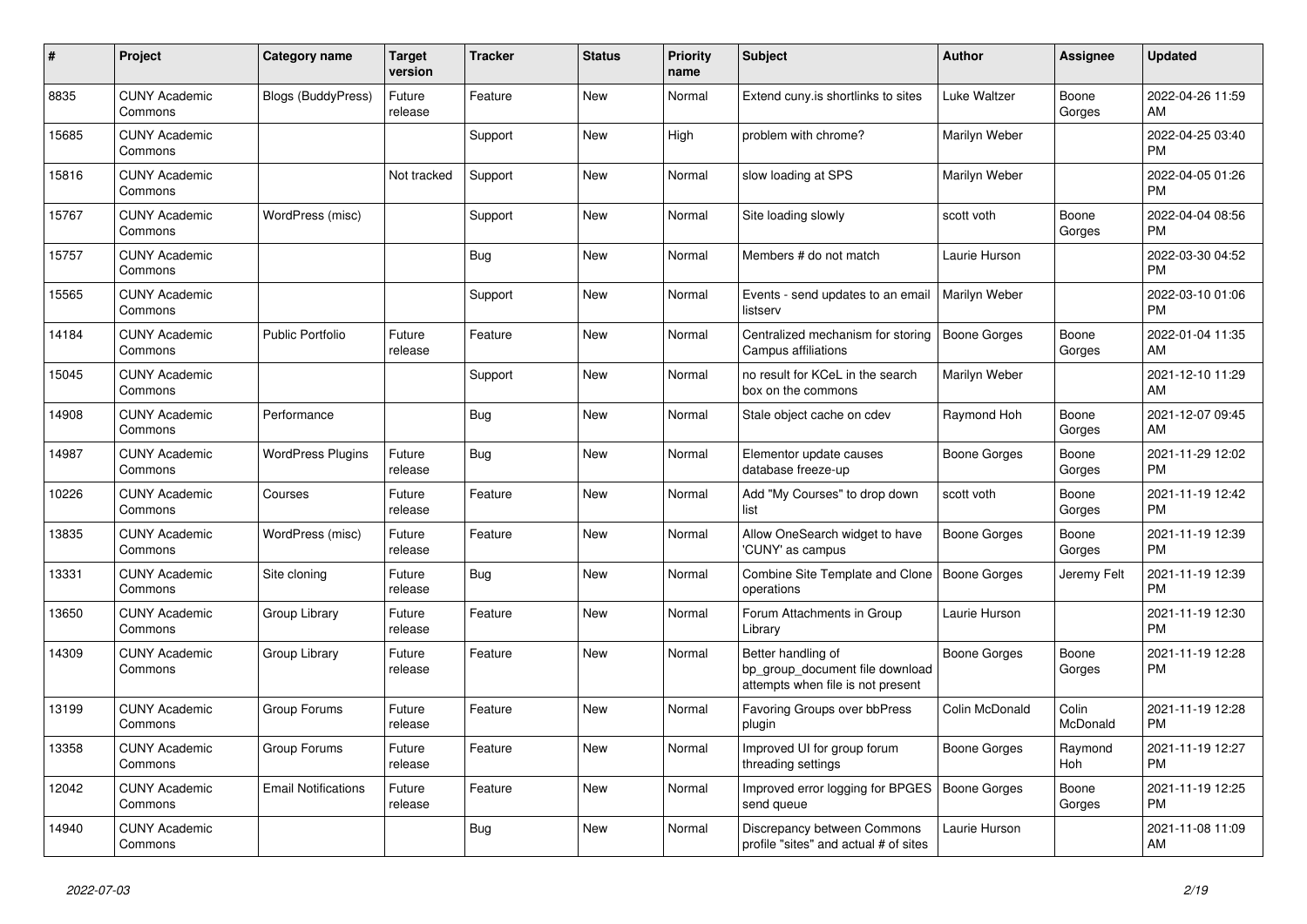| #     | Project                         | <b>Category name</b>     | <b>Target</b><br>version | <b>Tracker</b> | <b>Status</b> | <b>Priority</b><br>name | <b>Subject</b>                                             | <b>Author</b>           | <b>Assignee</b>    | <b>Updated</b>                |
|-------|---------------------------------|--------------------------|--------------------------|----------------|---------------|-------------------------|------------------------------------------------------------|-------------------------|--------------------|-------------------------------|
| 14936 | <b>CUNY Academic</b><br>Commons |                          |                          | Bug            | <b>New</b>    | Normal                  | Commons websites blocked by<br>SPS campus network          | Laurie Hurson           |                    | 2021-11-03 03:57<br><b>PM</b> |
| 14911 | <b>CUNY Academic</b><br>Commons | <b>WordPress Themes</b>  | Not tracked              | Support        | <b>New</b>    | Normal                  | Twentytwentyone theme                                      | Marilyn Weber           |                    | 2021-10-28 10:37<br>AM        |
| 14792 | <b>CUNY Academic</b><br>Commons |                          |                          | Bug            | <b>New</b>    | Normal                  | Inconsistent email notifications<br>from gravity forms     | Raffi<br>Khatchadourian |                    | 2021-10-04 01:50<br><b>PM</b> |
| 14475 | <b>CUNY Academic</b><br>Commons |                          | Not tracked              | Publicity      | <b>New</b>    | Normal                  | <b>OER Showcase Page</b>                                   | Laurie Hurson           | Laurie Hurson      | 2021-09-14 10:46<br>AM        |
| 14394 | <b>CUNY Academic</b><br>Commons |                          | Not tracked              | Feature        | New           | Normal                  | Commons News Site - redesign                               | scott voth              | scott voth         | 2021-09-14 10:46<br>AM        |
| 13949 | <b>CUNY Academic</b><br>Commons |                          | Not tracked              | Bug            | <b>New</b>    | Normal                  | Continued debugging of runaway<br>MySQL connections        | <b>Matt Gold</b>        | Boone<br>Gorges    | 2021-09-14 10:42<br>AM.       |
| 14496 | <b>CUNY Academic</b><br>Commons | Domain Mapping           | Future<br>release        | Bug            | New           | Normal                  | Mapped domain SSO uses<br>third-party cookies              | Raymond Hoh             | Raymond<br>Hoh     | 2021-05-24 04:03<br><b>PM</b> |
| 11968 | JustPublics@365<br>MediaCamp    |                          |                          | Feature        | New           | Normal                  | Nanoscience Retractable Display<br>Unit                    | Donald Cherry           | Bonnie<br>Eissner  | 2021-02-19 08:50<br>AM        |
| 13466 | <b>CUNY Academic</b><br>Commons | Cavalcade                | Future<br>release        | Feature        | New           | Normal                  | Automated cleanup for duplicate<br>Cavalcade tasks         | Boone Gorges            | Boone<br>Gorges    | 2020-10-13 05:24<br>PM.       |
| 13430 | <b>CUNY Academic</b><br>Commons | Reply By Email           | Not tracked              | Bug            | New           | Normal                  | Delay in RBE                                               | Luke Waltzer            | Raymond<br>Hoh     | 2020-10-13 11:16<br>AM        |
| 13370 | <b>CUNY Academic</b><br>Commons | Group Library            | Future<br>release        | Feature        | New           | Normal                  | Library bulk deletion and folder<br>editing                | Colin McDonald          | Boone<br>Gorges    | 2020-10-13 10:41<br>AM        |
| 13286 | <b>CUNY Academic</b><br>Commons |                          | Not tracked              | Support        | New           | Normal                  | problem connecting with<br><b>WordPress app</b>            | Marilyn Weber           | Raymond<br>Hoh     | 2020-09-08 11:16<br><b>AM</b> |
| 13048 | <b>CUNY Academic</b><br>Commons | Shortcodes and<br>embeds | Future<br>release        | Feature        | <b>New</b>    | Normal                  | Jupyter Notebooks support                                  | Boone Gorges            |                    | 2020-07-14 11:46<br><b>AM</b> |
| 12911 | <b>CUNY Academic</b><br>Commons |                          | Not tracked              | Feature        | New           | Normal                  | Block access to xmlrpc.php based<br>on User-Agent          | <b>Boone Gorges</b>     | Boone<br>Gorges    | 2020-06-09 05:12<br><b>PM</b> |
| 10354 | <b>CUNY Academic</b><br>Commons | <b>Public Portfolio</b>  | Future<br>release        | Feature        | <b>New</b>    | Normal                  | Opt out of Having a Profile Page                           | scott voth              | Chris Stein        | 2020-05-12 10:43<br><b>AM</b> |
| 12573 | <b>CUNY Academic</b><br>Commons | <b>WordPress Plugins</b> | Future<br>release        | Bug            | New           | Normal                  | <b>CommentPress Core Issues</b>                            | scott voth              |                    | 2020-03-24 04:32<br><b>PM</b> |
| 12438 | <b>CUNY Academic</b><br>Commons | Courses                  | Not tracked              | Bug            | <b>New</b>    | Normal                  | Site appearing twice                                       | Laurie Hurson           | Boone<br>Gorges    | 2020-02-18 01:34<br><b>PM</b> |
| 12392 | <b>CUNY Academic</b><br>Commons | Help/Codex               | Not tracked              | Documentation  | <b>New</b>    | Normal                  | <b>Updates to Common Commons</b><br>Questions on Help Page | scott voth              | Margaret<br>Galvan | 2020-02-11 10:53<br>AM        |
| 12382 | <b>CUNY Academic</b><br>Commons | Membership               | Not tracked              | Support        | <b>New</b>    | Normal                  | Email request change                                       | Marilyn Weber           | Marilyn<br>Weber   | 2020-02-06 12:56<br>PM        |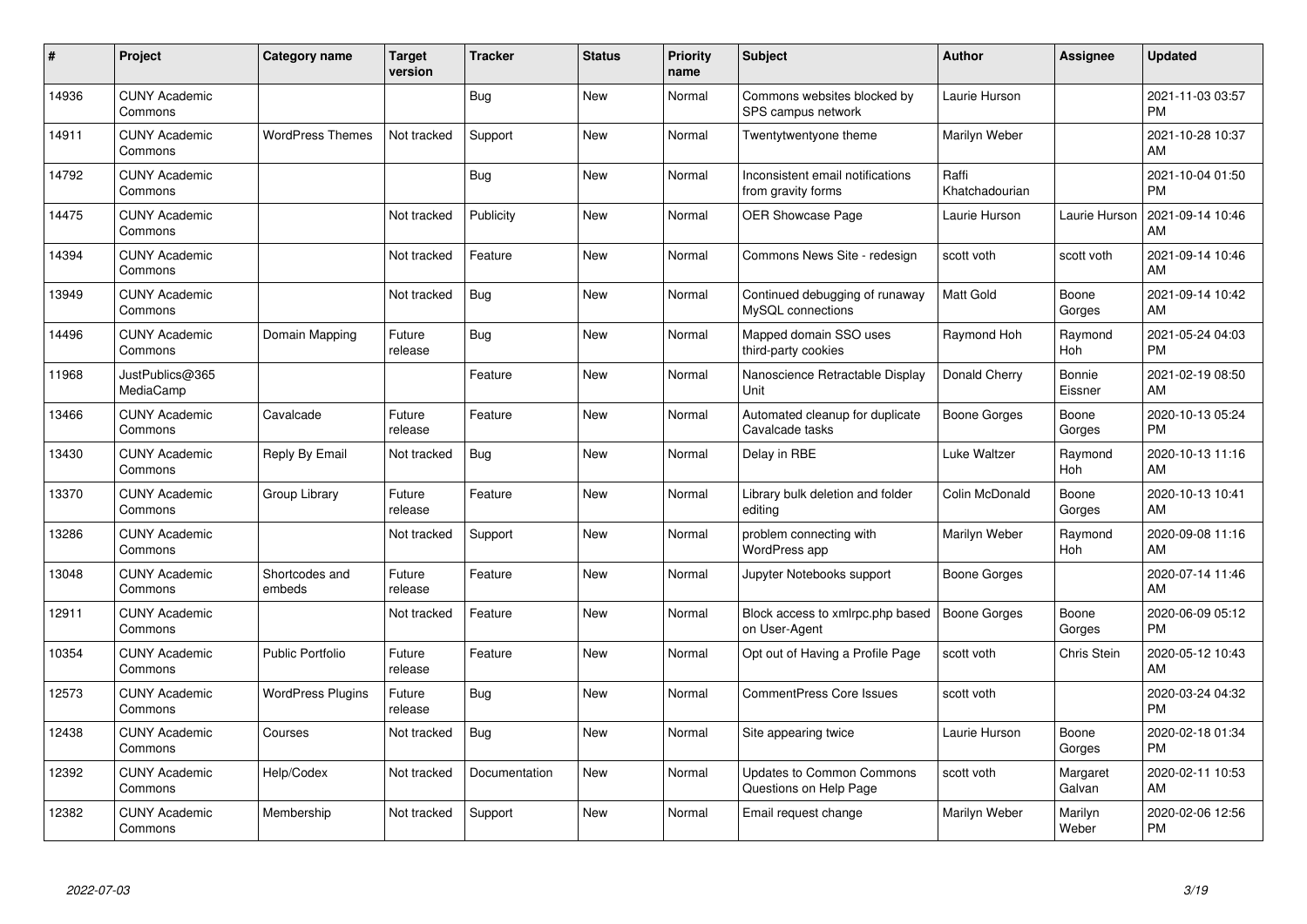| $\pmb{\#}$ | Project                         | Category name            | <b>Target</b><br>version | <b>Tracker</b> | <b>Status</b> | <b>Priority</b><br>name | <b>Subject</b>                                                                       | <b>Author</b>   | Assignee            | <b>Updated</b>                |
|------------|---------------------------------|--------------------------|--------------------------|----------------|---------------|-------------------------|--------------------------------------------------------------------------------------|-----------------|---------------------|-------------------------------|
| 12352      | <b>CUNY Academic</b><br>Commons |                          | Not tracked              | Support        | <b>New</b>    | Normal                  | "posts list" page builder block<br>option                                            | Marilyn Weber   |                     | 2020-02-03 01:29<br><b>PM</b> |
| 12328      | <b>CUNY Academic</b><br>Commons |                          | Not tracked              | Support        | <b>New</b>    | Normal                  | Sign up Code for Non-CUNY<br>Faculty                                                 | Laurie Hurson   |                     | 2020-01-28 10:25<br>AM        |
| 12247      | <b>CUNY Academic</b><br>Commons | Publicity                | Not tracked              | Support        | <b>New</b>    | Normal                  | <b>Screenshot of First Commons</b><br>Homepage                                       | scott voth      | scott voth          | 2020-01-14 12:08<br><b>PM</b> |
| 12091      | <b>CUNY Academic</b><br>Commons | <b>Group Files</b>       | Future<br>release        | Feature        | New           | Normal                  | Improved pre-upload file validation<br>for bp-group-documents                        | Boone Gorges    | Boone<br>Gorges     | 2019-11-14 01:21<br><b>PM</b> |
| 11789      | <b>CUNY Academic</b><br>Commons | Courses                  | Future<br>release        | Feature        | New           | Normal                  | Ability to remove item from<br>Courses list                                          | Laurie Hurson   | Sonja Leix          | 2019-09-24 12:28<br><b>PM</b> |
| 11883      | <b>CUNY Academic</b><br>Commons | Help/Codex               | Not tracked              | Support        | New           | Normal                  | Need Embedding Help Page<br>Update (Tableau)                                         | Anthony Wheeler | scott voth          | 2019-09-24 08:49<br>AM        |
| 11860      | <b>CUNY Academic</b><br>Commons | Registration             | Future<br>release        | Feature        | <b>New</b>    | Normal                  | <b>Ensure Students Are Aware They</b><br>Can Use Aliases At Registration             | scott voth      |                     | 2019-09-24 08:46<br>AM        |
| 11545      | <b>CUNY Academic</b><br>Commons | <b>WordPress Plugins</b> | Not tracked              | Support        | <b>New</b>    | Normal                  | <b>Twitter searches in WordPress</b>                                                 | Gina Cherry     | Matt Gold           | 2019-09-23 01:03<br><b>PM</b> |
| 11879      | <b>CUNY Academic</b><br>Commons |                          | Not tracked              | Bug            | <b>New</b>    | Normal                  | Hypothesis comments appearing<br>on multiple, different pdfs across<br>blogs         | Laurie Hurson   | Laurie Hurson       | 2019-09-19 02:39<br><b>PM</b> |
| 5050       | <b>CUNY Academic</b><br>Commons | Social Paper             | Future<br>release        | Feature        | New           | Low                     | Making comments visible in SP<br>editing mode (SP suggestion #1)                     | Marilyn Weber   | Samantha<br>Raddatz | 2019-09-17 11:10<br><b>PM</b> |
| 11834      | <b>CUNY Academic</b><br>Commons | <b>Group Files</b>       | Future<br>release        | Feature        | New           | Normal                  | Improved tools for managing<br>group file folders                                    | Boone Gorges    | Sonja Leix          | 2019-09-06 03:55<br><b>PM</b> |
| 11624      | <b>CUNY Academic</b><br>Commons | WordPress (misc)         | Not tracked              | Support        | <b>New</b>    | Normal                  | Change pages into posts or swap<br>database for a Commons site?                      | Stephen Klein   | Raymond<br>Hoh      | 2019-07-09 11:04<br>AM        |
| 11531      | <b>CUNY Academic</b><br>Commons | Events                   | Future<br>release        | Feature        | <b>New</b>    | Normal                  | Main Events calendar should<br>include non-public events that<br>user has access to  | scott voth      | Boone<br>Gorges     | 2019-06-11 10:00<br>AM        |
| 11496      | <b>CUNY Academic</b><br>Commons | <b>Public Portfolio</b>  | 1.15.2                   | Support        | New           | Normal                  | Replace Twitter Icon on Member<br>Portfolio page                                     | scott voth      | Boone<br>Gorges     | 2019-06-06 01:03<br><b>PM</b> |
| 11393      | <b>CUNY Academic</b><br>Commons |                          | Not tracked              | Publicity      | New           | Normal                  | After 1.15 release, ceate a hero<br>slide and post about adding a site<br>to a group | scott voth      | Patrick<br>Sweeney  | 2019-05-14 10:32<br>AM        |
| 11392      | <b>CUNY Academic</b><br>Commons |                          | Future<br>release        | Bug            | New           | Normal                  | Migrate users away from<br><b>StatPress</b>                                          | Boone Gorges    |                     | 2019-04-23 03:53<br><b>PM</b> |
| 4635       | <b>CUNY Academic</b><br>Commons | Authentication           | Future<br>release        | Feature        | <b>New</b>    | Normal                  | Allow non-WP authentication                                                          | Boone Gorges    | Sonja Leix          | 2019-03-01 02:05<br><b>PM</b> |
| 9720       | <b>CUNY Academic</b><br>Commons | Authentication           | Future<br>release        | Feature        | <b>New</b>    | Normal                  | The Commons should be an<br>oAuth provider                                           | Boone Gorges    |                     | 2019-03-01 02:04<br><b>PM</b> |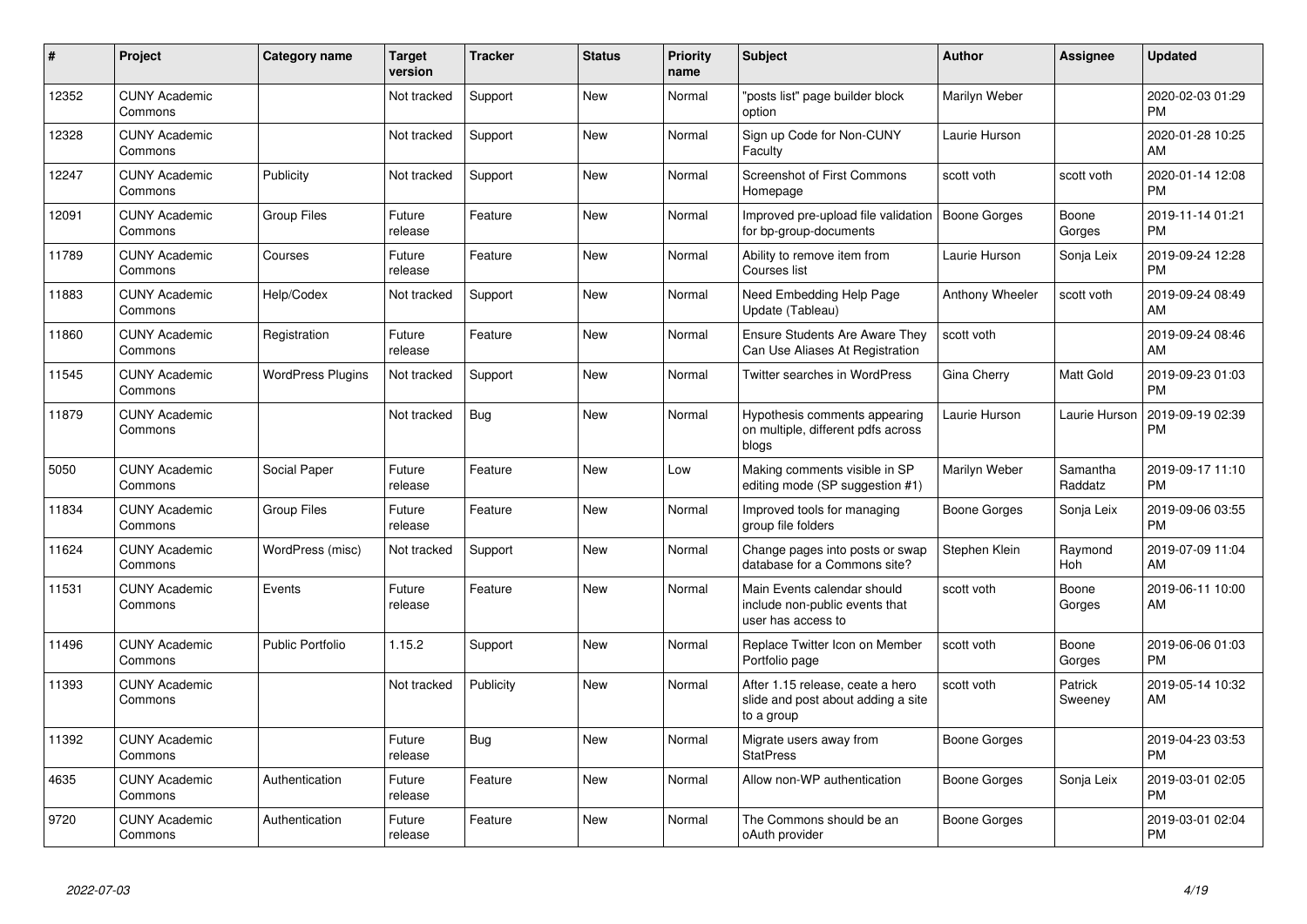| #     | Project                         | <b>Category name</b>       | <b>Target</b><br>version | <b>Tracker</b> | <b>Status</b> | <b>Priority</b><br>name | <b>Subject</b>                                                                                                                               | <b>Author</b>           | <b>Assignee</b>  | <b>Updated</b>                |
|-------|---------------------------------|----------------------------|--------------------------|----------------|---------------|-------------------------|----------------------------------------------------------------------------------------------------------------------------------------------|-------------------------|------------------|-------------------------------|
| 11024 | <b>CUNY Academic</b><br>Commons | WordPress (misc)           | Future<br>release        | Bug            | New           | Normal                  | Subsites should not show "you<br>should update your .htaccess<br>now" notice after permalink setting<br>save                                 | Boone Gorges            |                  | 2019-01-28 01:35<br><b>PM</b> |
| 10839 | <b>CUNY Academic</b><br>Commons | About page                 | Not tracked              | Support        | New           | Normal                  | <b>Mission Statement Needs</b><br>Revision                                                                                                   | scott voth              | Matt Gold        | 2018-12-26 10:58<br>AM        |
| 10794 | <b>CUNY Academic</b><br>Commons | Performance                | Not tracked              | <b>Bug</b>     | <b>New</b>    | Normal                  | Memcached connection<br>occasionally breaks                                                                                                  | <b>Boone Gorges</b>     | Boone<br>Gorges  | 2018-12-06 03:30<br>PM.       |
| 9926  | <b>CUNY Academic</b><br>Commons | <b>WordPress Plugins</b>   | Future<br>release        | Bug            | New           | Normal                  | twitter-mentions-as-comments<br>cron jobs can run long                                                                                       | <b>Boone Gorges</b>     | Boone<br>Gorges  | 2018-10-24 12:34<br><b>PM</b> |
| 5992  | <b>CUNY Academic</b><br>Commons | <b>Email Notifications</b> | Future<br>release        | Feature        | New           | Normal                  | Changing the From line of<br>autogenerated blog emails                                                                                       | Marilyn Weber           |                  | 2018-09-27 05:19<br><b>PM</b> |
| 9908  | <b>CUNY Academic</b><br>Commons |                            | Not tracked              | Feature        | New           | Normal                  | Is it possible to send email<br>updates to users (or an email<br>address not on the list) for only a<br>single page AFTER being<br>prompted? | <b>Michael Shields</b>  | scott voth       | 2018-06-11 01:34<br><b>PM</b> |
| 9729  | <b>CUNY Academic</b><br>Commons | <b>SEO</b>                 | Not tracked              | Support        | New           | Normal                  | 503 Errors showing on<br>newlaborforum.cuny.edu                                                                                              | Diane Krauthamer        | Raymond<br>Hoh   | 2018-05-22 04:48<br><b>PM</b> |
| 8607  | <b>CUNY Academic</b><br>Commons |                            | Not tracked              | Support        | New           | Normal                  | Paypal?                                                                                                                                      | Marilyn Weber           | Matt Gold        | 2018-05-15 01:37<br><b>PM</b> |
| 9643  | <b>CUNY Academic</b><br>Commons | Publicity                  | Not tracked              | Feature        | <b>New</b>    | Normal                  | Create a page on the Commons<br>for logos etc.                                                                                               | Stephen Real            | Stephen Real     | 2018-04-24 10:53<br>AM        |
| 7981  | <b>CUNY Academic</b><br>Commons | Social Paper               | Future<br>release        | Bug            | New           | Normal                  | Social Paper comments should<br>not go to spam                                                                                               | Luke Waltzer            | Boone<br>Gorges  | 2018-04-16 03:52<br><b>PM</b> |
| 7663  | <b>CUNY Academic</b><br>Commons | Social Paper               | Future<br>release        | Bug            | New           | Normal                  | Social Paper notifications not<br>formatted correctly on secondary<br>sites                                                                  | Boone Gorges            | Boone<br>Gorges  | 2018-04-16 03:52<br><b>PM</b> |
| 9420  | <b>CUNY Academic</b><br>Commons | cuny.is                    | Not tracked              | Feature        | <b>New</b>    | Normal                  | Request for http://cuny.is/streams                                                                                                           | Raffi<br>Khatchadourian | Marilyn<br>Weber | 2018-04-02 10:08<br>AM        |
| 7022  | <b>CUNY Academic</b><br>Commons | Announcements              | Future<br>release        | <b>Bug</b>     | New           | Normal                  | Sitewide announcements should<br>be displayed on, and dismissable<br>from, mapped domains                                                    | Boone Gorges            | Boone<br>Gorges  | 2018-03-22 10:18<br>AM        |
| 9346  | <b>CUNY Academic</b><br>Commons | WordPress (misc)           | Not tracked              | Bug            | New           | Normal                  | Clone cetls.bmcc.cuny.edu for<br>development                                                                                                 | Owen Roberts            | Raymond<br>Hoh   | 2018-03-06 05:35<br>PM        |
| 3580  | <b>CUNY Academic</b><br>Commons | Group Blogs                | Future<br>release        | Feature        | New           | Normal                  | Multiple blogs per group                                                                                                                     | Boone Gorges            | Boone<br>Gorges  | 2018-02-20 02:02<br><b>PM</b> |
| 3615  | <b>CUNY Academic</b><br>Commons | Redmine                    | Not tracked              | Feature        | New           | Low                     | Create Redmine issues via email                                                                                                              | Dominic Giglio          | Boone<br>Gorges  | 2017-11-16 11:36<br>AM        |
| 8498  | <b>CUNY Academic</b><br>Commons | <b>WordPress Plugins</b>   | Future<br>release        | Feature        | New           | Low                     | <b>Gravity Forms Email Users</b>                                                                                                             | Raffi<br>Khatchadourian | Matt Gold        | 2017-10-13 12:58<br><b>PM</b> |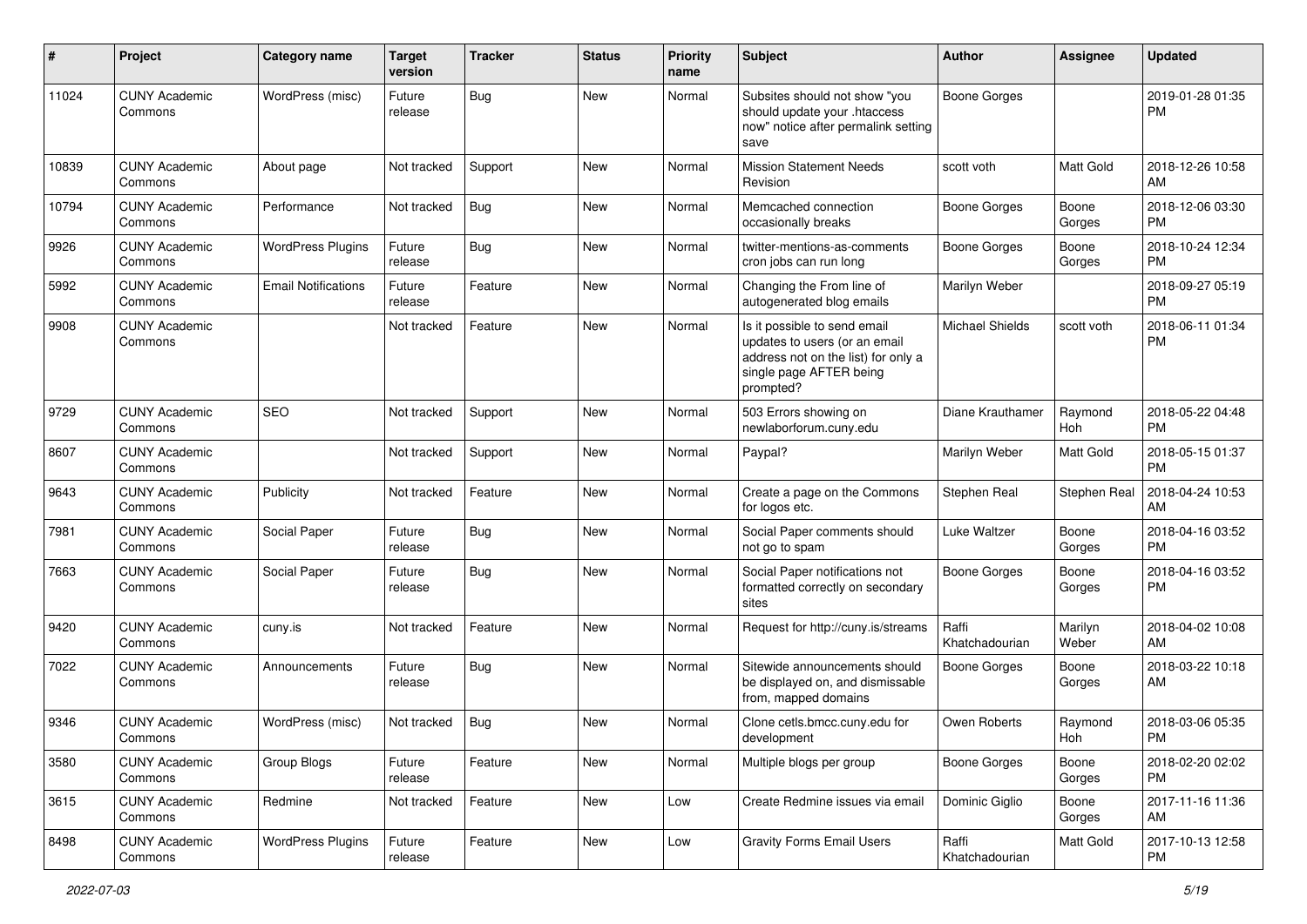| $\pmb{\#}$ | <b>Project</b>                  | Category name           | Target<br>version | <b>Tracker</b> | <b>Status</b> | <b>Priority</b><br>name | <b>Subject</b>                                                                    | <b>Author</b>           | Assignee            | <b>Updated</b>                |
|------------|---------------------------------|-------------------------|-------------------|----------------|---------------|-------------------------|-----------------------------------------------------------------------------------|-------------------------|---------------------|-------------------------------|
| 8211       | <b>CUNY Academic</b><br>Commons | <b>WordPress Themes</b> | Future<br>release | Feature        | New           | Normal                  | Theme Suggestions: Material<br>Design-Inspired Themes                             | Margaret Galvan         | Margaret<br>Galvan  | 2017-08-07 02:48<br><b>PM</b> |
| 8440       | <b>CUNY Academic</b><br>Commons | Onboarding              | Not tracked       | Bug            | New           | Normal                  | Create Test Email Accounts for<br><b>Onboarding Project</b>                       | Stephen Real            | Stephen Real        | 2017-08-01 09:49<br><b>PM</b> |
| 4481       | <b>CUNY Academic</b><br>Commons | Events                  | Future<br>release | Feature        | New           | Normal                  | Group admins/mods should have<br>the ability to unlink an event from<br>the group | Boone Gorges            | Boone<br>Gorges     | 2017-04-24 03:53<br><b>PM</b> |
| 7928       | <b>CUNY Academic</b><br>Commons | Group Forums            | Not tracked       | <b>Bug</b>     | <b>New</b>    | Normal                  | Duplicate Forum post                                                              | Luke Waltzer            | Raymond<br>Hoh      | 2017-04-11 09:27<br><b>PM</b> |
| 7624       | <b>CUNY Academic</b><br>Commons | BuddyPress (misc)       | Future<br>release | Design/UX      | New           | Normal                  | <b>BP Notifications</b>                                                           | Luke Waltzer            | Paige Dupont        | 2017-02-08 10:43<br><b>PM</b> |
| 6665       | <b>CUNY Academic</b><br>Commons |                         | Not tracked       | Publicity      | New           | Normal                  | Dead Link in 1.10 announcement<br>post                                            | Paige Dupont            | Stephen Real        | 2016-12-01 03:11<br><b>PM</b> |
| 6755       | <b>CUNY Academic</b><br>Commons | WordPress (misc)        | Future<br>release | <b>Bug</b>     | <b>New</b>    | Normal                  | Cannot Deactivate Plugin                                                          | Laura Kane              |                     | 2016-11-16 01:12<br><b>PM</b> |
| 6749       | <b>CUNY Academic</b><br>Commons | Events                  | Future<br>release | Bug            | New           | Low                     | BPEO iCal request can trigger<br>very large number of DB queries                  | Boone Gorges            | Raymond<br>Hoh      | 2016-11-15 10:09<br><b>PM</b> |
| 5199       | <b>CUNY Academic</b><br>Commons | Social Paper            | Future<br>release | Feature        | New           | Normal                  | add tables to the SP editor                                                       | Marilyn Weber           |                     | 2016-10-24 11:27<br><b>AM</b> |
| 6389       | <b>CUNY Academic</b><br>Commons | <b>BuddyPress Docs</b>  | Future<br>release | Feature        | <b>New</b>    | Low                     | Make Discussion Area Visible<br>When Editing a Doc                                | Luke Waltzer            | Boone<br>Gorges     | 2016-10-21 04:16<br><b>PM</b> |
| 6332       | <b>CUNY Academic</b><br>Commons | WordPress (misc)        | Future<br>release | Feature        | New           | Normal                  | Allow uploaded files to be marked<br>as private in an ad hoc way                  | <b>Boone Gorges</b>     |                     | 2016-10-17 11:41<br><b>PM</b> |
| 5182       | <b>CUNY Academic</b><br>Commons | Social Paper            | Future<br>release | Design/UX      | New           | Normal                  | "Publishing" a private paper on<br>social paper?                                  | Raffi<br>Khatchadourian | Boone<br>Gorges     | 2016-10-13 04:12<br><b>PM</b> |
| 6078       | <b>CUNY Academic</b><br>Commons | Blogs (BuddyPress)      | Future<br>release | Feature        | <b>New</b>    | Normal                  | <b>Explore Adding Network Blog</b><br>Metadata Plugin                             | Luke Waltzer            | Luke Waltzer        | 2016-10-11 10:29<br><b>PM</b> |
| 5679       | <b>CUNY Academic</b><br>Commons | Analytics               | Not tracked       | Feature        | New           | Normal                  | Logged In Users for GA                                                            | Valerie Townsend        | Valerie<br>Townsend | 2016-06-11 09:49<br>AM        |
| 5489       | <b>CUNY Academic</b><br>Commons | Social Paper            | Future<br>release | Feature        | New           | Normal                  | Asc/desc sorting for Social Paper<br>directories                                  | Boone Gorges            |                     | 2016-04-21 10:06<br><b>PM</b> |
| 5488       | <b>CUNY Academic</b><br>Commons | Social Paper            | Future<br>release | <b>Bug</b>     | <b>New</b>    | Normal                  | Add a "last edited by" field to<br>Social Paper group directories                 | Boone Gorges            |                     | 2016-04-21 10:05<br><b>PM</b> |
| 5053       | <b>CUNY Academic</b><br>Commons | Social Paper            | Future<br>release | Feature        | <b>New</b>    | Low                     | Scrollable menu to add readers<br>(SP suggestion #4)                              | Marilyn Weber           | Samantha<br>Raddatz | 2016-04-21 05:21<br><b>PM</b> |
| 5397       | <b>CUNY Academic</b><br>Commons | Social Paper            | Future<br>release | Feature        | New           | Normal                  | frustrating to have to<br>enable/disable in SP                                    | Marilyn Weber           | Samantha<br>Raddatz | 2016-04-20 03:39<br><b>PM</b> |
| 3657       | <b>CUNY Academic</b><br>Commons | WordPress (misc)        | Not tracked       | Feature        | <b>New</b>    | Normal                  | Create alert for GC email<br>addresses                                            | Matt Gold               | Matt Gold           | 2016-04-14 11:29<br><b>PM</b> |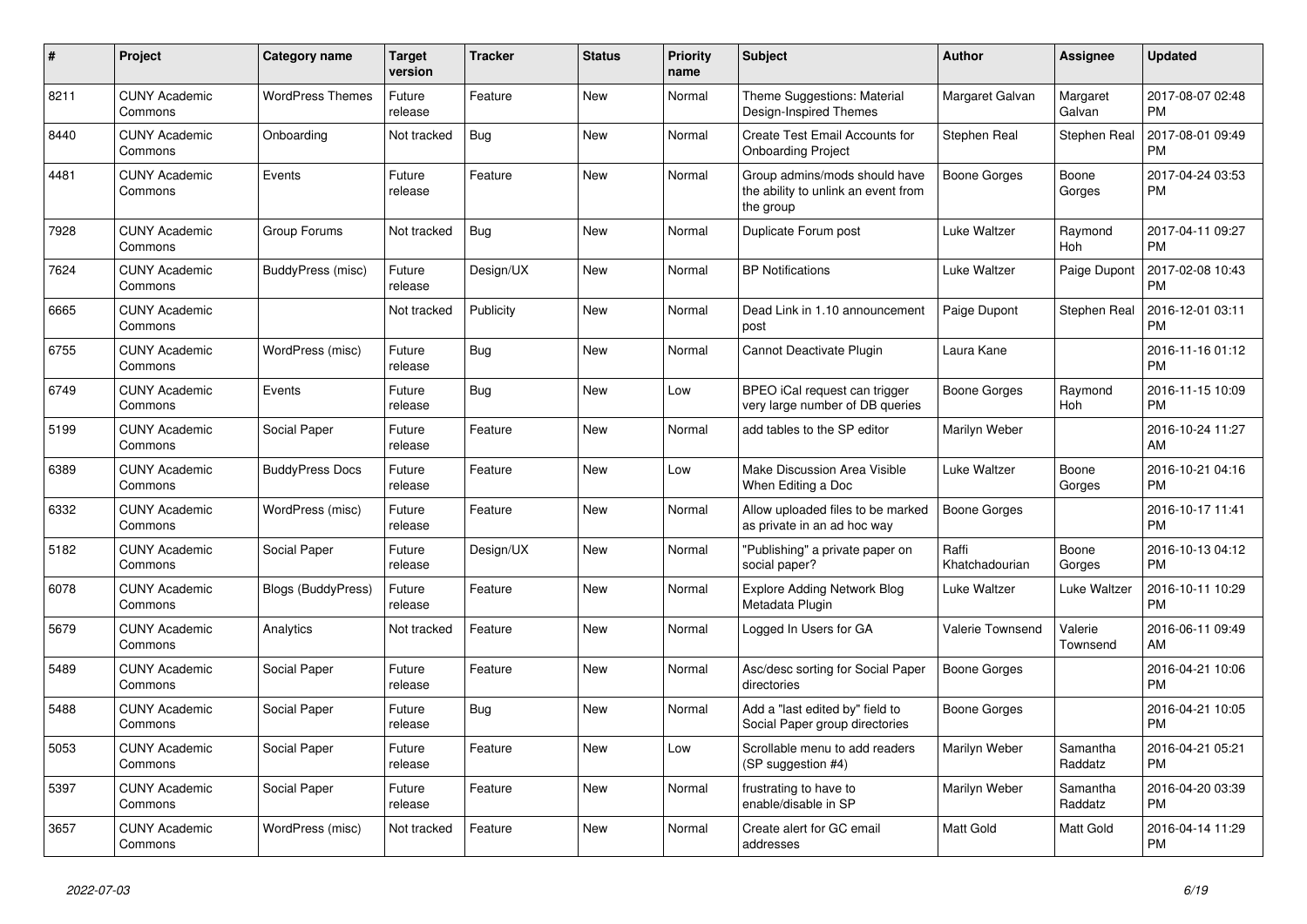| #    | Project                         | <b>Category name</b>     | <b>Target</b><br>version | <b>Tracker</b> | <b>Status</b> | <b>Priority</b><br>name | <b>Subject</b>                                                                                                                                        | <b>Author</b>           | Assignee            | <b>Updated</b>                |
|------|---------------------------------|--------------------------|--------------------------|----------------|---------------|-------------------------|-------------------------------------------------------------------------------------------------------------------------------------------------------|-------------------------|---------------------|-------------------------------|
| 5298 | <b>CUNY Academic</b><br>Commons |                          | Not tracked              | Publicity      | <b>New</b>    | Normal                  | Survey Pop-Up Text                                                                                                                                    | Samantha Raddatz        | Samantha<br>Raddatz | 2016-03-22 12:27<br><b>PM</b> |
| 5282 | <b>CUNY Academic</b><br>Commons | Social Paper             | Future<br>release        | Bug            | <b>New</b>    | Normal                  | Replying via email directs to paper<br>but not individual comment.                                                                                    | Marilyn Weber           | Raymond<br>Hoh      | 2016-03-02 01:48<br><b>PM</b> |
| 5205 | <b>CUNY Academic</b><br>Commons | Social Paper             | Future<br>release        | Feature        | New           | Normal                  | Social Paper folders                                                                                                                                  | Marilyn Weber           |                     | 2016-02-11 10:24<br><b>PM</b> |
| 5058 | <b>CUNY Academic</b><br>Commons | Social Paper             | Future<br>release        | Feature        | New           | Low                     | Can there be a clearer signal that<br>even when comments have<br>already been made you add<br>comments by clicking on the side?<br>(SP suggestion #5) | Marilyn Weber           | Samantha<br>Raddatz | 2016-02-11 10:24<br><b>PM</b> |
| 5052 | <b>CUNY Academic</b><br>Commons | Social Paper             | Future<br>release        | Feature        | <b>New</b>    | Low                     | Sentence by sentence or line by<br>line comments (SP suggestion #3)                                                                                   | Marilyn Weber           | Boone<br>Gorges     | 2016-02-11 10:24<br><b>PM</b> |
| 5183 | <b>CUNY Academic</b><br>Commons | Social Paper             | Future<br>release        | Design/UX      | <b>New</b>    | Normal                  | Creating a new paper when<br>viewing an existing paper                                                                                                | Raffi<br>Khatchadourian | Samantha<br>Raddatz | 2016-02-02 12:09<br><b>PM</b> |
| 4972 | <b>CUNY Academic</b><br>Commons | Analytics                | Not tracked              | Bug            | New           | Normal                  | <b>Newsletter Analytics</b>                                                                                                                           | Stephen Real            | Matt Gold           | 2015-12-09 12:54<br><b>PM</b> |
| 1167 | <b>CUNY Academic</b><br>Commons | <b>Email Invitations</b> | Future<br>release        | Feature        | New           | Low                     | Allow email invitations to be resent                                                                                                                  | Boone Gorges            | Boone<br>Gorges     | 2015-11-12 12:53<br>AM        |
| 1166 | <b>CUNY Academic</b><br>Commons | <b>Email Invitations</b> | Future<br>release        | Feature        | New           | Low                     | Better organizational tools for Sent   Boone Gorges<br><b>Invites</b>                                                                                 |                         | Boone<br>Gorges     | 2015-11-09 06:02<br><b>PM</b> |
| 308  | <b>CUNY Academic</b><br>Commons | Registration             | Future<br>release        | Feature        | <b>New</b>    | Normal                  | Group recommendations for<br>signup process                                                                                                           | Boone Gorges            | Samantha<br>Raddatz | 2015-11-09 05:07<br><b>PM</b> |
| 3565 | <b>CUNY Academic</b><br>Commons | My Commons               | Not tracked              | Documentation  | <b>New</b>    | Normal                  | Load Newest inconsistencies                                                                                                                           | Chris Stein             | scott voth          | 2015-11-09 01:16<br><b>PM</b> |
| 4622 | <b>CUNY Academic</b><br>Commons | <b>Public Portfolio</b>  | Future<br>release        | Design/UX      | <b>New</b>    | Normal                  | Profile Visibility Settings                                                                                                                           | Samantha Raddatz        | Samantha<br>Raddatz | 2015-09-21 12:18<br><b>PM</b> |
| 4592 | <b>CUNY Academic</b><br>Commons | Events                   | Future<br>release        | Design/UX      | <b>New</b>    | Normal                  | Event Creation - Venue Dropdown<br>Slow                                                                                                               | Samantha Raddatz        | Boone<br>Gorges     | 2015-09-14 04:56<br><b>PM</b> |
| 4226 | <b>CUNY Academic</b><br>Commons | <b>BuddyPress Docs</b>   | Future<br>release        | Design/UX      | New           | Normal                  | Add option to connect a Doc with<br>a Group                                                                                                           | Samantha Raddatz        | Samantha<br>Raddatz | 2015-09-09 04:08<br><b>PM</b> |
| 4535 | <b>CUNY Academic</b><br>Commons | My Commons               | Future<br>release        | Bug            | New           | Low                     | My Commons filter issue                                                                                                                               | scott voth              | Raymond<br>Hoh      | 2015-09-01 11:17<br>AM        |
| 4253 | <b>CUNY Academic</b><br>Commons | <b>Public Portfolio</b>  | Future<br>release        | Design/UX      | New           | Normal                  | Encourage users to add portfolio<br>content                                                                                                           | Samantha Raddatz        | Samantha<br>Raddatz | 2015-07-07 11:32<br>AM        |
| 4225 | <b>CUNY Academic</b><br>Commons | DiRT Integration         | Future<br>release        | Design/UX      | New           | Normal                  | Add information to DIRT page (in<br>Create a Group)                                                                                                   | Samantha Raddatz        | Matt Gold           | 2015-06-26 03:14<br><b>PM</b> |
| 4222 | <b>CUNY Academic</b><br>Commons | <b>User Experience</b>   | Future<br>release        | Design/UX      | <b>New</b>    | Normal                  | Add information to 'Delete<br>Account' page                                                                                                           | Samantha Raddatz        | scott voth          | 2015-06-26 11:35<br>AM        |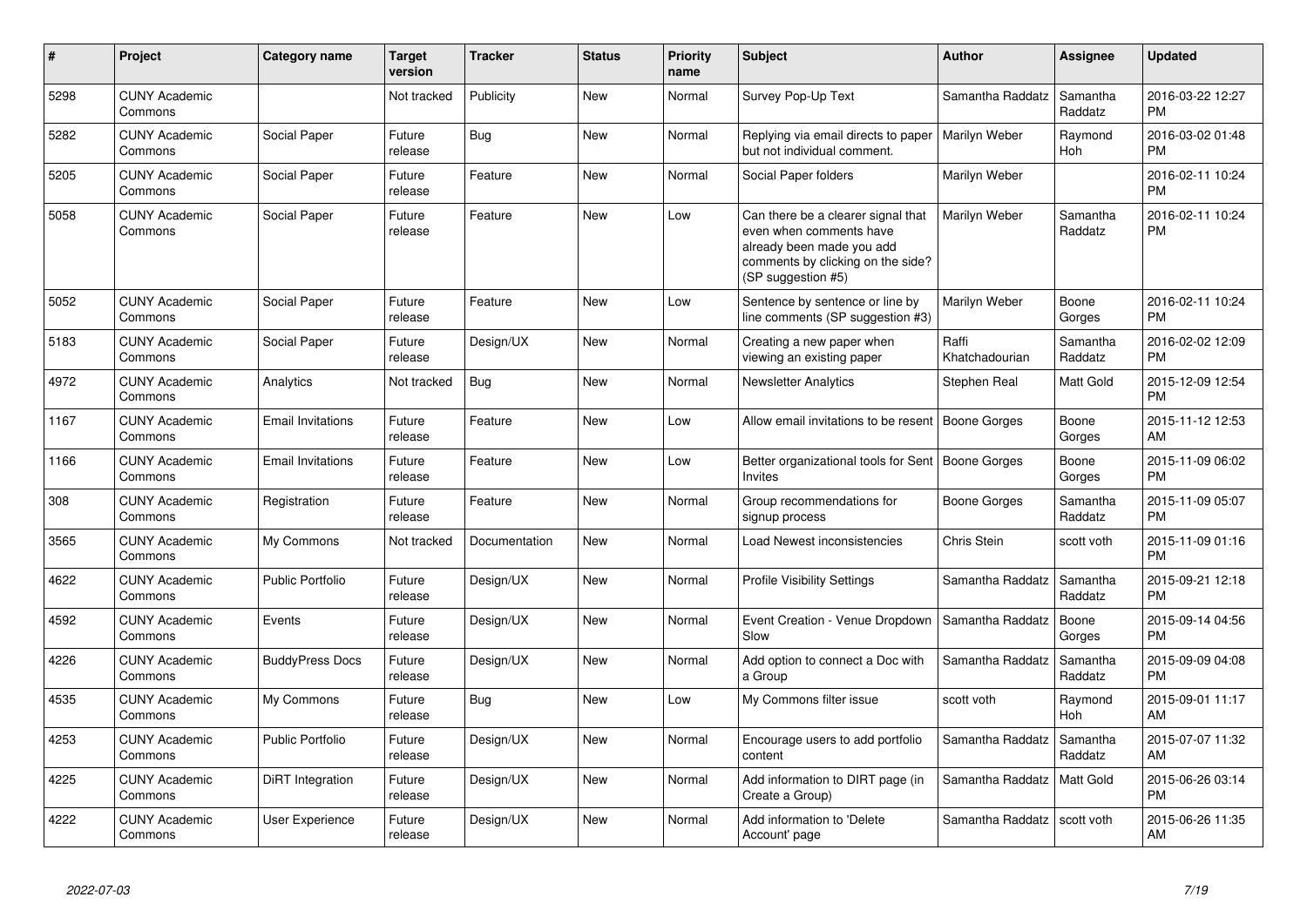| #     | <b>Project</b>                  | Category name              | <b>Target</b><br>version | <b>Tracker</b> | <b>Status</b> | <b>Priority</b><br>name | <b>Subject</b>                                                                 | <b>Author</b>       | Assignee            | <b>Updated</b>                |
|-------|---------------------------------|----------------------------|--------------------------|----------------|---------------|-------------------------|--------------------------------------------------------------------------------|---------------------|---------------------|-------------------------------|
| 3059  | <b>CUNY Academic</b><br>Commons | Group Forums               | Future<br>release        | Design/UX      | <b>New</b>    | Normal                  | Forum Post Permissable Content<br><b>Explanatory Text</b>                      | Chris Stein         | Chris Stein         | 2015-04-02 11:27<br>AM        |
| 2753  | <b>CUNY Academic</b><br>Commons | <b>Public Portfolio</b>    | Future<br>release        | Feature        | New           | Normal                  | Create actual actual tagification in<br>academic interests and other<br>fields | Micki Kaufman       | Boone<br>Gorges     | 2015-01-05 08:52<br><b>PM</b> |
| 364   | <b>CUNY Academic</b><br>Commons | <b>WordPress Plugins</b>   | Future<br>release        | Feature        | <b>New</b>    | Normal                  | <b>Bulletin Board</b>                                                          | Matt Gold           |                     | 2015-01-05 08:50<br><b>PM</b> |
| 3691  | <b>CUNY Academic</b><br>Commons | <b>WordPress Plugins</b>   | Future<br>release        | Bug            | <b>New</b>    | Normal                  | <b>WPMU Domain Mapping</b><br>Debugging on cdev                                | Raymond Hoh         | Matt Gold           | 2014-12-12 09:04<br>AM        |
| 3509  | <b>CUNY Academic</b><br>Commons | Publicity                  | 1.7                      | Publicity      | New           | Normal                  | Create 1.7 digital signage imagery                                             | Micki Kaufman       | Marilyn<br>Weber    | 2014-10-01 12:40<br><b>PM</b> |
| 3506  | <b>CUNY Academic</b><br>Commons | Publicity                  | 1.7                      | Publicity      | <b>New</b>    | Normal                  | Prepare 1.7 email messaging                                                    | Micki Kaufman       | Micki<br>Kaufman    | 2014-10-01 12:36<br><b>PM</b> |
| 3048  | <b>CUNY Academic</b><br>Commons | Public Portfolio           | Future<br>release        | Feature        | <b>New</b>    | Low                     | Images for rich text profile fields                                            | Boone Gorges        | Boone<br>Gorges     | 2014-02-19 12:56<br><b>PM</b> |
| 13946 | <b>CUNY Academic</b><br>Commons | <b>WordPress Plugins</b>   | 2.1.0                    | Support        | Assigned      | Normal                  | Custom Embed handler For<br>OneDrive files                                     | scott voth          | Raymond<br>Hoh      | 2022-05-26 10:46<br>AM        |
| 15604 | <b>CUNY Academic</b><br>Commons | <b>Email Notifications</b> | Future<br>release        | Feature        | Assigned      | Normal                  | <b>Restructure Commons Group</b><br>Digest Email Messages                      | <b>Matt Gold</b>    | Boone<br>Gorges     | 2022-05-26 10:45<br>AM        |
| 8900  | <b>CUNY Academic</b><br>Commons | Accessibility              | Future<br>release        | Feature        | Assigned      | Normal                  | Look into tools to enforce<br>accessibility in WP environment                  | <b>Matt Gold</b>    | Boone<br>Gorges     | 2022-04-26 11:59<br>AM        |
| 8901  | <b>CUNY Academic</b><br>Commons | Accessibility              | Future<br>release        | Feature        | Assigned      | Normal                  | Theme analysis for accessibility                                               | <b>Matt Gold</b>    | Boone<br>Gorges     | 2022-04-26 11:59<br>AM        |
| 12436 | <b>CUNY Academic</b><br>Commons |                            | Not tracked              | Bug            | Assigned      | Normal                  | Nightly system downtime                                                        | Boone Gorges        |                     | 2020-08-01 09:30<br>AM        |
| 3002  | <b>CUNY Academic</b><br>Commons | Search                     | Future<br>release        | Feature        | Assigned      | Normal                  | Overhaul CAC search by using<br>external search appliance                      | Boone Gorges        | Boone<br>Gorges     | 2020-07-15 03:05<br><b>PM</b> |
| 5581  | <b>CUNY Academic</b><br>Commons | Analytics                  | Future<br>release        | Feature        | Assigned      | Normal                  | <b>Explore alternatives to Google</b><br>Analytics                             | <b>Matt Gold</b>    | Valerie<br>Townsend | 2020-04-17 03:12<br><b>PM</b> |
| 8836  | <b>CUNY Academic</b><br>Commons | <b>Blogs (BuddyPress)</b>  | Future<br>release        | Feature        | Assigned      | Normal                  | Redesign site launch process                                                   | <b>Matt Gold</b>    | Boone<br>Gorges     | 2019-10-03 02:49<br><b>PM</b> |
| 11519 | <b>CUNY Academic</b><br>Commons |                            | Not tracked              | Support        | Assigned      | Normal                  | comment option not appearing                                                   | Marilyn Weber       |                     | 2019-09-24 10:28<br>AM        |
| 11517 | <b>CUNY Academic</b><br>Commons |                            | Not tracked              | Feature        | Assigned      | Normal                  | wp-accessibility plugin should not<br>strip 'target=" blank" by default        | <b>Boone Gorges</b> | Laurie Hurson       | 2019-09-24 09:57<br>AM        |
| 8666  | <b>CUNY Academic</b><br>Commons | Teaching                   | Not tracked              | Documentation  | Assigned      | Normal                  | Create Teaching on the Commons<br>Resource Page                                | Matt Gold           | Laurie Hurson       | 2019-09-23 03:16<br><b>PM</b> |
| 5016  | <b>CUNY Academic</b><br>Commons | Events                     | Future<br>release        | Feature        | Assigned      | Low                     | Allow comments to be posted on<br>events                                       | <b>Matt Gold</b>    | Raymond<br>Hoh      | 2019-03-01 02:23<br><b>PM</b> |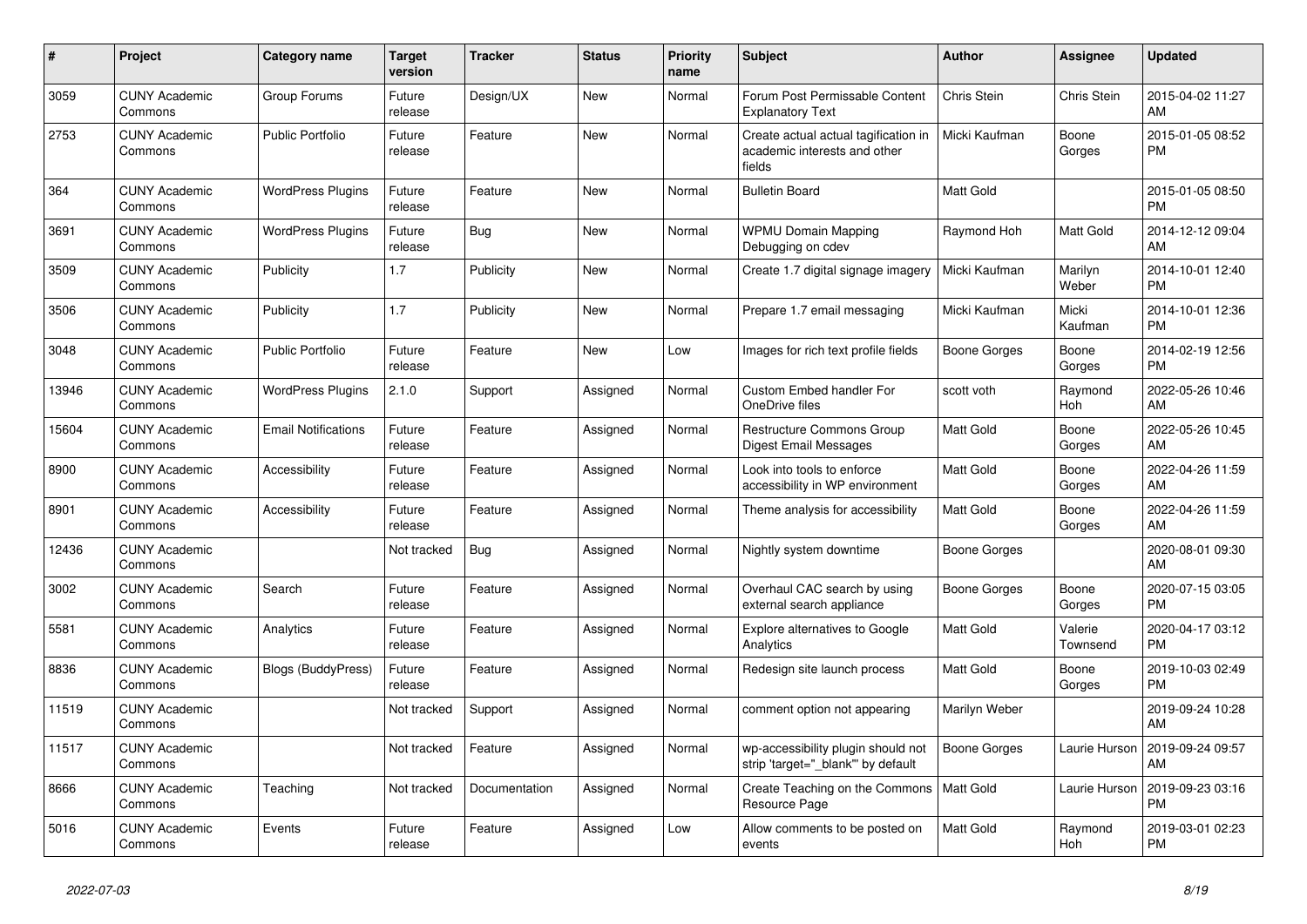| #     | Project                         | <b>Category name</b>     | <b>Target</b><br>version | Tracker        | <b>Status</b> | <b>Priority</b><br>name | <b>Subject</b>                                                                             | Author            | Assignee            | <b>Updated</b>                |
|-------|---------------------------------|--------------------------|--------------------------|----------------|---------------|-------------------------|--------------------------------------------------------------------------------------------|-------------------|---------------------|-------------------------------|
| 10659 | <b>CUNY Academic</b><br>Commons | Group Forums             | Future<br>release        | Feature        | Assigned      | Normal                  | Post to multiple groups via email                                                          | <b>Matt Gold</b>  | Raymond<br>Hoh      | 2018-11-15 12:54<br>AM        |
| 9028  | <b>CUNY Academic</b><br>Commons | Onboarding               | Future<br>release        | Feature        | Assigned      | Normal                  | suggest groups to new members<br>during the registration process                           | Matt Gold         | Chris Stein         | 2018-10-24 12:34<br><b>PM</b> |
| 10368 | <b>CUNY Academic</b><br>Commons |                          | Future<br>release        | Feature        | Assigned      | Normal                  | Use ORCID data to populate<br>academic profile page                                        | Stephen Francoeur | Boone<br>Gorges     | 2018-09-25 01:53<br><b>PM</b> |
| 9941  | <b>CUNY Academic</b><br>Commons | Wiki                     | Not tracked              | Support        | Assigned      | Normal                  | Wiki functionality                                                                         | <b>Matt Gold</b>  | Boone<br>Gorges     | 2018-06-26 10:57<br>AM        |
| 9895  | <b>CUNY Academic</b><br>Commons | Onboarding               | Future<br>release        | Feature        | Assigned      | Normal                  | Add "Accept Invitation"<br>link/button/function to Group<br>and/or Site invitation emails? | Luke Waltzer      | Boone<br>Gorges     | 2018-06-07 12:42<br><b>PM</b> |
| 9835  | <b>CUNY Academic</b><br>Commons | Group Forums             | Future<br>release        | Bug            | Assigned      | Normal                  | add a "like" function?                                                                     | Marilyn Weber     | <b>Erik Trainer</b> | 2018-06-05 01:49<br><b>PM</b> |
| 3768  | <b>CUNY Academic</b><br>Commons | <b>Public Portfolio</b>  | Future<br>release        | Feature        | Assigned      | Normal                  | Institutions/Past positions on<br>public portfolios                                        | <b>Matt Gold</b>  | Boone<br>Gorges     | 2018-04-23 10:44<br>AM        |
| 9015  | <b>CUNY Academic</b><br>Commons | Groups (misc)            | Not tracked              | Outreach       | Assigned      | Normal                  | Email group admins the email<br>addresses of their groups                                  | <b>Matt Gold</b>  | Matt Gold           | 2018-01-02 09:54<br>AM        |
| 8992  | NYCDH Community<br>Site         |                          |                          | <b>Bug</b>     | Assigned      | Normal                  | Multiple RBE error reports                                                                 | <b>Matt Gold</b>  | Raymond<br>Hoh      | 2017-12-11 05:43<br><b>PM</b> |
| 8976  | <b>CUNY Academic</b><br>Commons | Reply By Email           | Not tracked              | Feature        | Assigned      | Normal                  | Package RBE new topics posting?                                                            | Matt Gold         | Raymond<br>Hoh      | 2017-12-04 02:34<br><b>PM</b> |
| 8898  | <b>CUNY Academic</b><br>Commons | Social Paper             | Not tracked              | Feature        | Assigned      | Normal                  | Usage data on docs and social<br>paper                                                     | Matt Gold         | Matt Gold           | 2017-11-16 11:32<br>AM        |
| 8837  | <b>CUNY Academic</b><br>Commons |                          | Not tracked              | Feature        | Assigned      | Normal                  | Create a form to request info from<br>people requesting premium<br>themes and plugins      | <b>Matt Gold</b>  | Marilyn<br>Weber    | 2017-11-14 03:35<br><b>PM</b> |
| 8902  | <b>CUNY Academic</b><br>Commons | Design                   | Not tracked              | Feature        | Assigned      | Normal                  | Report back on research on<br><b>BuddyPress themes</b>                                     | <b>Matt Gold</b>  | Michael Smith       | 2017-11-10 12:31<br><b>PM</b> |
| 8078  | <b>CUNY Academic</b><br>Commons | <b>WordPress Plugins</b> | Future<br>release        | System Upgrade | Assigned      | Normal                  | <b>CommentPress Updates</b>                                                                | Margaret Galvan   | Christian<br>Wach   | 2017-05-08 03:49<br><b>PM</b> |
| 7828  | <b>CUNY Academic</b><br>Commons |                          | Not tracked              | Feature        | Assigned      | Normal                  | Theme Assessment 2017                                                                      | Margaret Galvan   | Margaret<br>Galvan  | 2017-05-02 10:41<br><b>PM</b> |
| 5316  | <b>CUNY Academic</b><br>Commons | User Experience          | Future<br>release        | Feature        | Assigned      | Normal                  | Prompt user email address<br>updates                                                       | <b>Matt Gold</b>  | Stephen Real        | 2016-12-21 03:30<br>PM        |
| 4980  | <b>CUNY Academic</b><br>Commons | Home Page                | Future<br>release        | Feature        | Assigned      | Normal                  | CAC Featured Content -- Adding<br>Randomization                                            | Matt Gold         | Boone<br>Gorges     | 2016-12-12 03:01<br><b>PM</b> |
| 6995  | <b>CUNY Academic</b><br>Commons | Home Page                | Not tracked              | <b>Bug</b>     | Assigned      | Normal                  | member filter on homepage not<br>working                                                   | Matt Gold         | Raymond<br>Hoh      | 2016-12-11 09:46<br><b>PM</b> |
| 6671  | <b>CUNY Academic</b><br>Commons | Reply By Email           | Not tracked              | <b>Bug</b>     | Assigned      | Normal                  | "Post too often" RBE error<br>message                                                      | Matt Gold         | Raymond<br>Hoh      | 2016-11-11 09:55<br>AM        |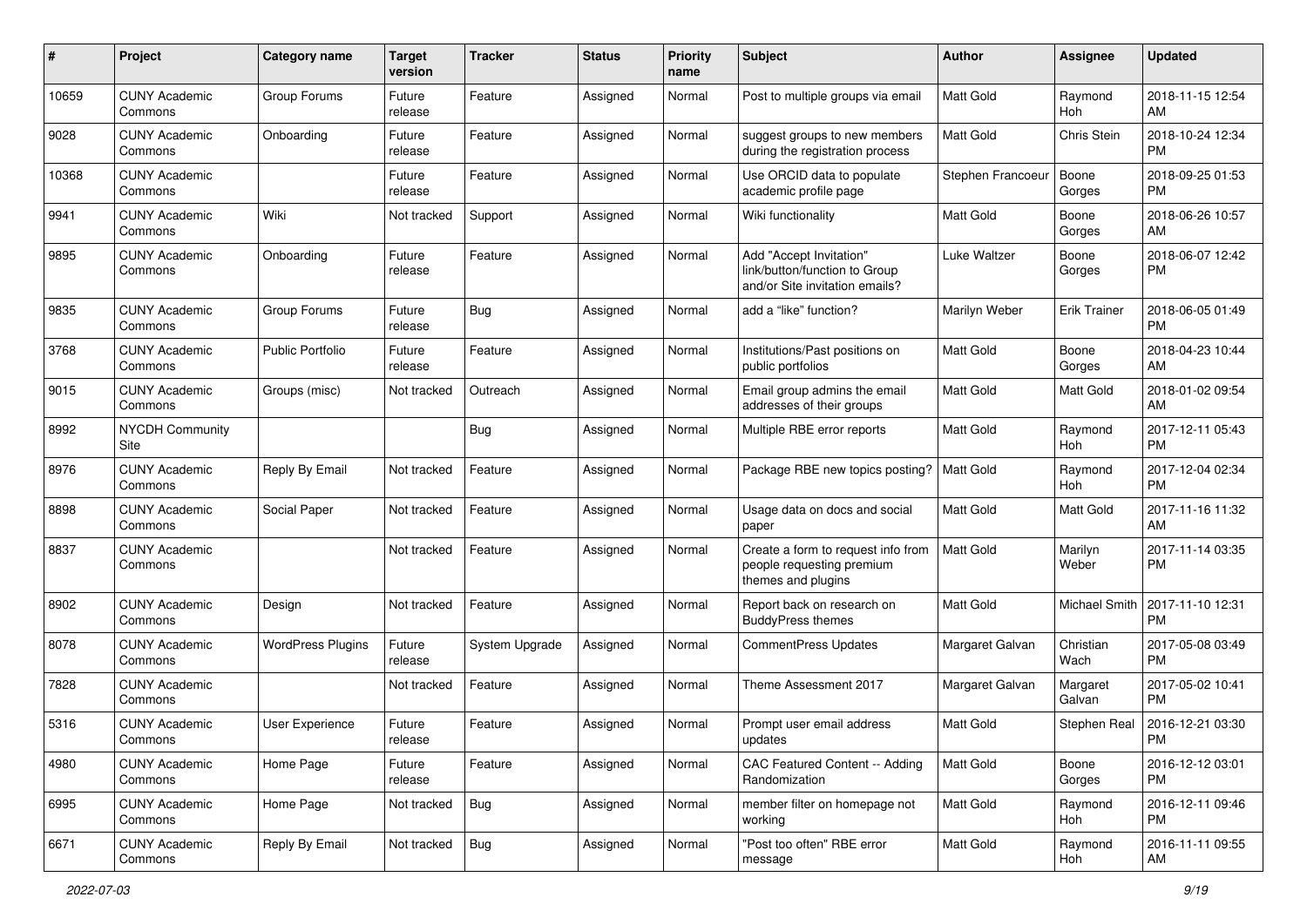| $\#$ | Project                         | <b>Category name</b>      | <b>Target</b><br>version | <b>Tracker</b> | <b>Status</b> | Priority<br>name | <b>Subject</b>                                                      | <b>Author</b>    | <b>Assignee</b>     | <b>Updated</b>                |
|------|---------------------------------|---------------------------|--------------------------|----------------|---------------|------------------|---------------------------------------------------------------------|------------------|---------------------|-------------------------------|
| 6426 | <b>CUNY Academic</b><br>Commons | Spam/Spam<br>Prevention   | Future<br>release        | Feature        | Assigned      | Normal           | Force captcha on all comments?                                      | <b>Matt Gold</b> | <b>Tahir Butt</b>   | 2016-10-24 02:06<br><b>PM</b> |
| 1423 | <b>CUNY Academic</b><br>Commons | BuddyPress (misc)         | Future<br>release        | Feature        | Assigned      | Low              | Show an avatar for pingback<br>comment activity items               | Boone Gorges     | Tahir Butt          | 2016-10-24 12:03<br><b>PM</b> |
| 3090 | <b>CUNY Academic</b><br>Commons | Twitter page              | Future<br>release        | Feature        | Assigned      | Normal           | Prevent Retweets from showing<br>up on Commons twitter page         | Matt Gold        | <b>Tahir Butt</b>   | 2016-10-24 11:31<br>AM        |
| 5234 | <b>CUNY Academic</b><br>Commons | Membership                | Future<br>release        | Feature        | Assigned      | Normal           | Write Unconfirmed patch for WP                                      | Boone Gorges     | Boone<br>Gorges     | 2016-10-24 11:18<br>AM        |
| 6392 | <b>CUNY Academic</b><br>Commons | Group Forums              | Future<br>release        | Design/UX      | Assigned      | Low              | Composition/Preview Panes in<br>Forum Posts                         | Luke Waltzer     | Paige Dupont        | 2016-10-21 04:26<br><b>PM</b> |
| 1417 | <b>CUNY Academic</b><br>Commons | <b>BuddyPress Docs</b>    | Future<br>release        | Feature        | Assigned      | Low              | Bulk actions for BuddyPress Docs                                    | Boone Gorges     | Boone<br>Gorges     | 2016-10-17 10:41<br><b>PM</b> |
| 6298 | <b>CUNY Academic</b><br>Commons | User Experience           | Not tracked              | Design/UX      | Assigned      | Normal           | Examine data from survey                                            | Matt Gold        | Margaret<br>Galvan  | 2016-10-14 12:16<br><b>PM</b> |
| 2881 | <b>CUNY Academic</b><br>Commons | <b>Public Portfolio</b>   | Future<br>release        | Feature        | Assigned      | Normal           | Redesign the UX for Profiles                                        | Chris Stein      | Chris Stein         | 2016-10-13 12:45<br><b>PM</b> |
| 4903 | <b>CUNY Academic</b><br>Commons | Events                    | Future<br>release        | Design/UX      | Assigned      | Normal           | Improving visual appearance of<br>event calendars                   | <b>Matt Gold</b> | Boone<br>Gorges     | 2016-10-13 11:51<br>AM        |
| 5696 | <b>CUNY Academic</b><br>Commons | Events                    | Future<br>release        | Feature        | Assigned      | Normal           | Events Calendar - display options<br>calendar aggregation /         | <b>Matt Gold</b> | Boone<br>Gorges     | 2016-10-13 11:44<br>AM        |
| 6115 | <b>CUNY Academic</b><br>Commons | Publicity                 | Not tracked              | Feature        | Assigned      | Normal           | create digital signage for GC                                       | Matt Gold        | scott voth          | 2016-10-11 10:09<br><b>PM</b> |
| 5268 | <b>CUNY Academic</b><br>Commons | Group Forums              | Future<br>release        | Bug            | Assigned      | Normal           | Long-time to post to multiple<br>groups                             | Luke Waltzer     | Daniel Jones        | 2016-09-07 06:31<br><b>PM</b> |
| 5955 | <b>CUNY Academic</b><br>Commons | Outreach                  | Future<br>release        | Feature        | Assigned      | Normal           | Create auto-newsletter for<br>commons members                       | Matt Gold        | Luke Waltzer        | 2016-08-30 10:34<br>AM        |
| 5827 | <b>CUNY Academic</b><br>Commons | <b>Public Portfolio</b>   | Future<br>release        | Bug            | Assigned      | Normal           | Academic Interests square bracket   scott voth<br>links not working |                  | Chris Stein         | 2016-08-11 11:59<br><b>PM</b> |
| 5691 | <b>CUNY Academic</b><br>Commons | <b>Blogs (BuddyPress)</b> | Future<br>release        | Bug            | Assigned      | High             | Differing numbers on Sites display                                  | Matt Gold        | Raymond<br>Hoh      | 2016-06-13 01:37<br><b>PM</b> |
| 4438 | <b>CUNY Academic</b><br>Commons | Events                    | Future<br>release        | Bug            | Assigned      | Normal           | Events Calendar - Export<br><b>Recurring Events</b>                 | scott voth       | Daniel Jones        | 2016-05-23 04:25<br><b>PM</b> |
| 2612 | <b>CUNY Academic</b><br>Commons |                           | Not tracked              | Publicity      | Assigned      | Normal           | Pinterest site for the Commons                                      | local admin      | Sarah<br>Morgano    | 2016-03-04 11:19<br>AM        |
| 2666 | <b>CUNY Academic</b><br>Commons | About page                | Not tracked              | Documentation  | Assigned      | Normal           | <b>Update About Text</b>                                            | Chris Stein      | Luke Waltzer        | 2016-03-04 11:19<br>AM        |
| 4986 | <b>CUNY Academic</b><br>Commons | ZenDesk                   | Not tracked              | Support        | Assigned      | Normal           | Prepare documentation for<br>Zendesk re web widget                  | <b>Matt Gold</b> | Samantha<br>Raddatz | 2016-02-25 03:09<br><b>PM</b> |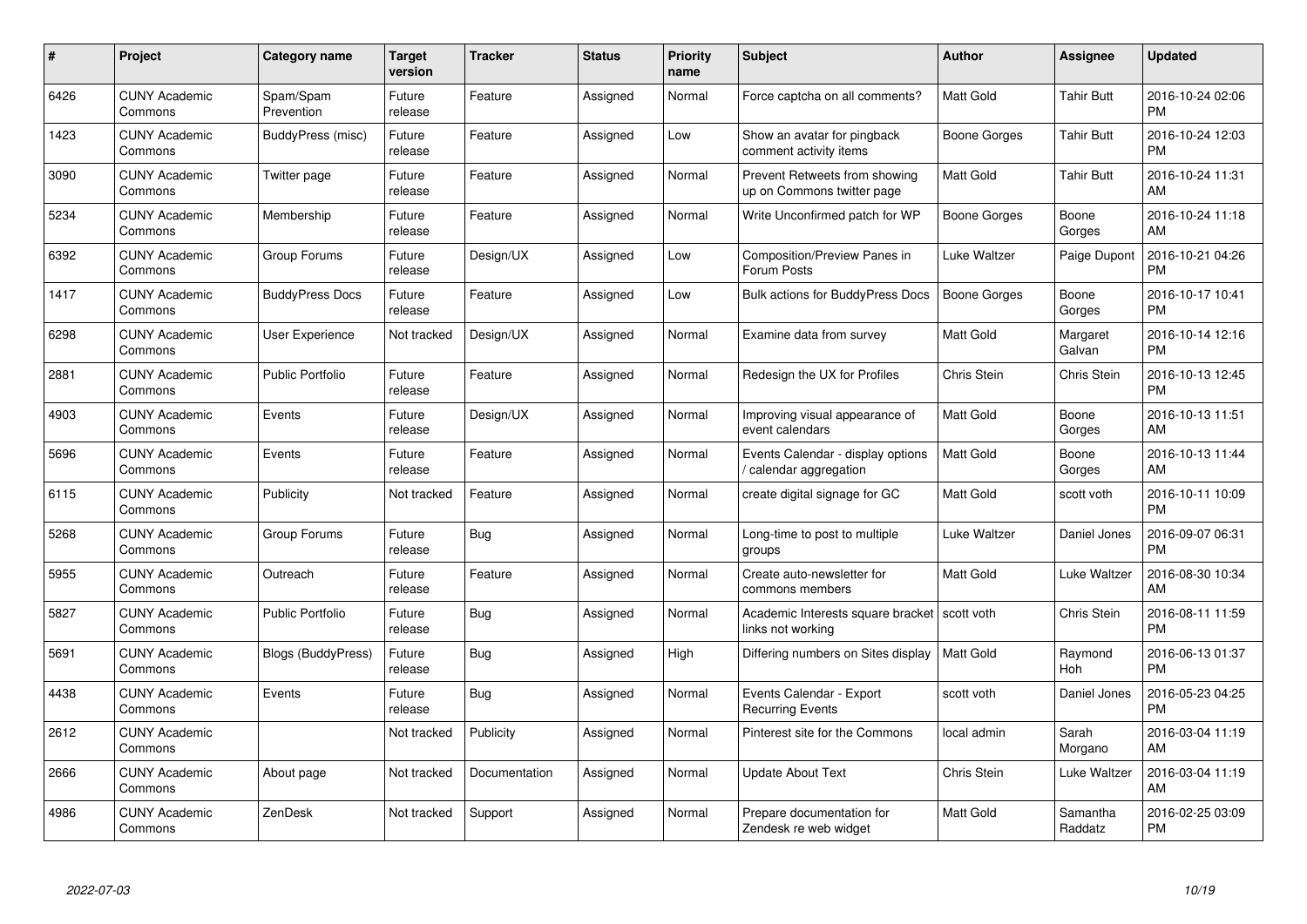| $\#$ | Project                         | <b>Category name</b>           | <b>Target</b><br>version | <b>Tracker</b> | <b>Status</b> | <b>Priority</b><br>name | <b>Subject</b>                                                                            | Author              | <b>Assignee</b>       | <b>Updated</b>                |
|------|---------------------------------|--------------------------------|--------------------------|----------------|---------------|-------------------------|-------------------------------------------------------------------------------------------|---------------------|-----------------------|-------------------------------|
| 636  | <b>CUNY Academic</b><br>Commons | WordPress (misc)               | Not tracked              | Support        | Assigned      | Normal                  | Create Lynda.com-like Table of<br><b>Contents for Prospective Tutorial</b><br>Screencasts | <b>Matt Gold</b>    | scott voth            | 2016-02-23 03:12<br><b>PM</b> |
| 4070 | <b>CUNY Academic</b><br>Commons | Analytics                      | Not tracked              | Support        | Assigned      | Normal                  | Request for JITP site analytics                                                           | Matt Gold           | Seth Persons          | 2016-02-23 03:09<br><b>PM</b> |
| 5225 | <b>CUNY Academic</b><br>Commons | Registration                   | Future<br>release        | Feature        | Assigned      | Normal                  | On-boarding Issues                                                                        | Luke Waltzer        | Samantha<br>Raddatz   | 2016-02-12 02:58<br>PM        |
| 2175 | <b>CUNY Academic</b><br>Commons | WordPress (misc)               | Not tracked              | Support        | Assigned      | Normal                  | Subscibe 2 vs. Jetpack<br>subscription options                                            | local admin         | Matt Gold             | 2016-01-26 04:58<br>PM        |
| 3230 | <b>CUNY Academic</b><br>Commons | Internal Tools and<br>Workflow | Not tracked              | Feature        | Assigned      | High                    | Scripts for quicker<br>provisioning/updating of<br>development environments               | Boone Gorges        | Boone<br>Gorges       | 2016-01-26 04:54<br><b>PM</b> |
| 1105 | <b>CUNY Academic</b><br>Commons | WordPress (misc)               | Future<br>release        | Feature        | Assigned      | Normal                  | Rephrase Blog Privacy Options                                                             | Matt Gold           | Samantha<br>Raddatz   | 2015-11-09 06:19<br><b>PM</b> |
| 554  | <b>CUNY Academic</b><br>Commons | BuddyPress (misc)              | Future<br>release        | Feature        | Assigned      | Normal                  | Add Trackback notifications to<br>site-wide activity feed                                 | Matt Gold           | Boone<br>Gorges       | 2015-11-09 06:19<br>PM        |
| 365  | <b>CUNY Academic</b><br>Commons | WordPress (misc)               | Future<br>release        | Feature        | Assigned      | Normal                  | <b>Create Mouseover Tooltips</b><br>throughout Site                                       | <b>Matt Gold</b>    | Chris Stein           | 2015-11-09 06:18<br><b>PM</b> |
| 497  | <b>CUNY Academic</b><br>Commons | <b>WordPress Plugins</b>       | Future<br>release        | Feature        | Assigned      | Normal                  | Drag and Drop Ordering on<br>Gallery Post Plugin                                          | Matt Gold           | Ron Rennick           | 2015-11-09 06:18<br><b>PM</b> |
| 287  | <b>CUNY Academic</b><br>Commons | WordPress (misc)               | Future<br>release        | Feature        | Assigned      | Normal                  | Create troubleshooting tool for<br>account sign-up                                        | Matt Gold           | Boone<br>Gorges       | 2015-11-09 06:17<br><b>PM</b> |
| 2523 | <b>CUNY Academic</b><br>Commons | <b>BuddyPress Docs</b>         | Future<br>release        | Feature        | Assigned      | Normal                  | Allow Users to Upload Images to<br><b>BP</b> Docs                                         | Matt Gold           | Boone<br>Gorges       | 2015-11-09 06:14<br><b>PM</b> |
| 1744 | <b>CUNY Academic</b><br>Commons | <b>BuddyPress Docs</b>         | Future<br>release        | Feature        | Assigned      | Normal                  | Spreadsheet-style Docs                                                                    | <b>Boone Gorges</b> | Boone<br>Gorges       | 2015-11-09 06:13<br><b>PM</b> |
| 1460 | <b>CUNY Academic</b><br>Commons | Analytics                      | Future<br>release        | Feature        | Assigned      | Normal                  | <b>Update System Report</b>                                                               | <b>Brian Foote</b>  | Boone<br>Gorges       | 2015-11-09 06:13<br><b>PM</b> |
| 2610 | <b>CUNY Academic</b><br>Commons | Group Invitations              | Future<br>release        | Feature        | Assigned      | Low                     | Request: Custom invitation<br>message to group invites                                    | local admin         | Boone<br>Gorges       | 2015-11-09 06:13<br><b>PM</b> |
| 2325 | <b>CUNY Academic</b><br>Commons | BuddyPress (misc)              | Future<br>release        | Feature        | Assigned      | Low                     | Profile should have separate fields<br>for first/last names                               | local admin         | Boone<br>Gorges       | 2015-11-09 06:09<br><b>PM</b> |
| 2013 | <b>CUNY Academic</b><br>Commons | Public Portfolio               | Future<br>release        | Feature        | Assigned      | Low                     | Have Profile Privacy Options show   Matt Gold<br>up only for filled-in fields             |                     | Boone<br>Gorges       | 2015-11-09 06:09<br>PM        |
| 1165 | <b>CUNY Academic</b><br>Commons | <b>Email Invitations</b>       | Future<br>release        | Feature        | Assigned      | Low                     | Allow saved lists of invitees under<br>Send Invites                                       | <b>Boone Gorges</b> | Boone<br>Gorges       | 2015-11-09 06:03<br><b>PM</b> |
| 333  | <b>CUNY Academic</b><br>Commons | <b>Email Notifications</b>     | Future<br>release        | Feature        | Assigned      | Low                     | <b>Delay Forum Notification Email</b><br>Delivery Until After Editing Period<br>Ends      | Matt Gold           | Raymond<br><b>Hoh</b> | 2015-11-09 06:01<br><b>PM</b> |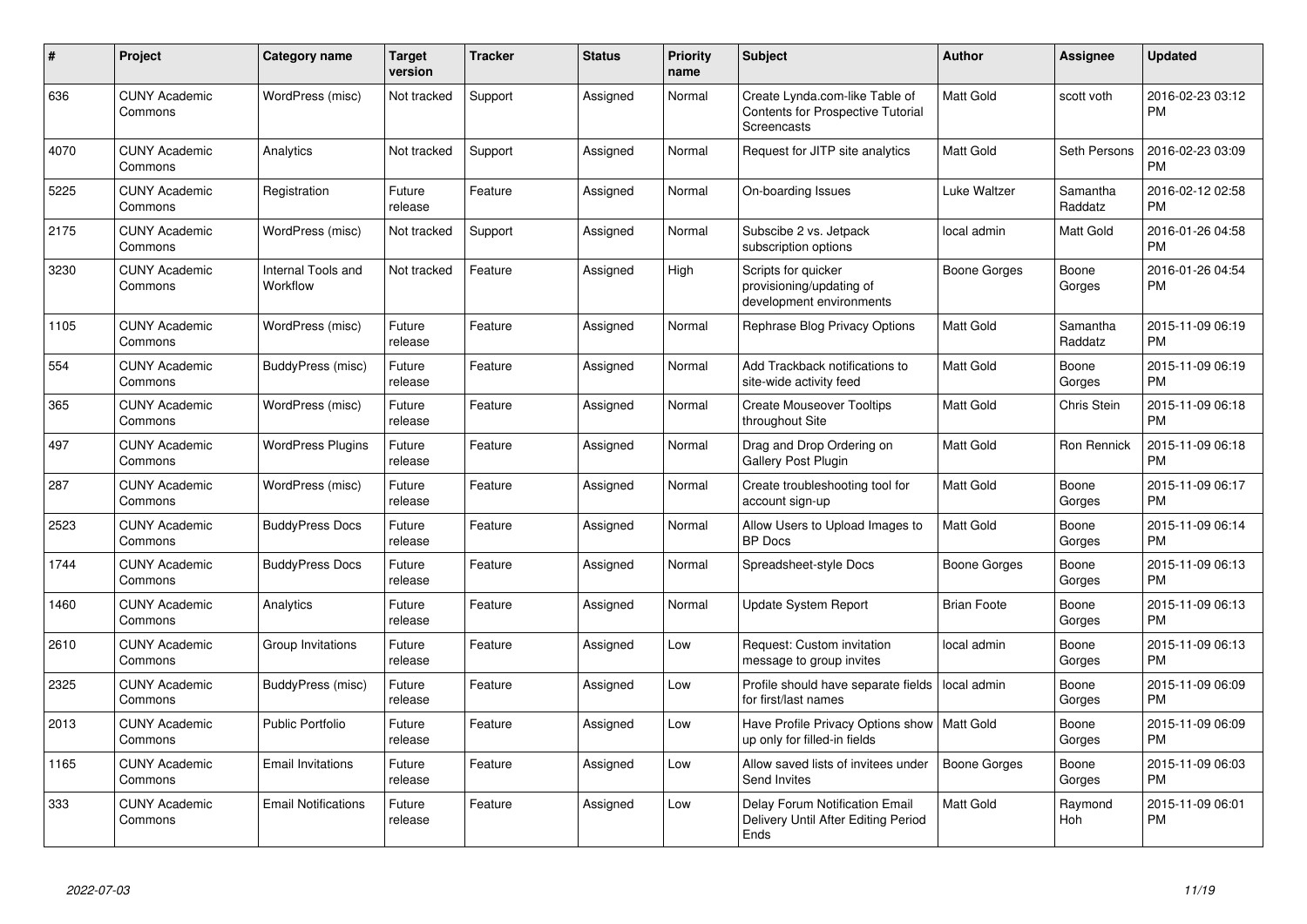| #    | Project                         | Category name          | Target<br>version | <b>Tracker</b> | <b>Status</b> | <b>Priority</b><br>name | <b>Subject</b>                                                               | <b>Author</b>           | Assignee            | <b>Updated</b>                |
|------|---------------------------------|------------------------|-------------------|----------------|---------------|-------------------------|------------------------------------------------------------------------------|-------------------------|---------------------|-------------------------------|
| 481  | <b>CUNY Academic</b><br>Commons | Groups (misc)          | Future<br>release | Feature        | Assigned      | Normal                  | ability to archive inactive groups<br>and blogs                              | Michael Mandiberg       | Samantha<br>Raddatz | 2015-11-09 05:56<br><b>PM</b> |
| 519  | <b>CUNY Academic</b><br>Commons | <b>BuddyPress Docs</b> | Future<br>release | Feature        | Assigned      | Low                     | TOC for individual docs - for new<br>BP "wiki-like" plugin                   | scott voth              | Boone<br>Gorges     | 2015-11-09 05:54<br>PM.       |
| 1192 | <b>CUNY Academic</b><br>Commons | Group Files            | Future<br>release | Feature        | Assigned      | Low                     | When posting group files, allow<br>users to add a category without<br>saving | Matt Gold               | Raymond<br>Hoh      | 2015-11-09 05:53<br><b>PM</b> |
| 1422 | <b>CUNY Academic</b><br>Commons | <b>BuddyPress Docs</b> | Future<br>release | Feature        | Assigned      | Normal                  | Make "created Doc" activity icons<br>non-mini                                | Boone Gorges            | Boone<br>Gorges     | 2015-11-09 05:48<br>PM.       |
| 653  | <b>CUNY Academic</b><br>Commons | Group Blogs            | Future<br>release | Feature        | Assigned      | Normal                  | Redesign Integration of Groups<br>and Blogs                                  | Matt Gold               | Samantha<br>Raddatz | 2015-11-09 05:40<br><b>PM</b> |
| 618  | <b>CUNY Academic</b><br>Commons | <b>BuddyPress Docs</b> | Future<br>release | Feature        | Assigned      | Normal                  | BuddyPress Docs: export formats                                              | Boone Gorges            | Boone<br>Gorges     | 2015-11-09 05:38<br><b>PM</b> |
| 310  | <b>CUNY Academic</b><br>Commons | BuddyPress (misc)      | Future<br>release | Feature        | Assigned      | Low                     | <b>Friend Request Email</b>                                                  | Matt Gold               | Samantha<br>Raddatz | 2015-11-09 05:08<br><b>PM</b> |
| 3473 | <b>CUNY Academic</b><br>Commons | User Experience        | Future<br>release | Feature        | Assigned      | Normal                  | Commons profile: Add help info<br>about "Positions" replacing "title"        | Keith Miyake            | Samantha<br>Raddatz | 2015-11-09 02:28<br><b>PM</b> |
| 3517 | <b>CUNY Academic</b><br>Commons | My Commons             | Future<br>release | Feature        | Assigned      | Normal                  | Mute/Unmute My Commons<br>updates                                            | Matt Gold               | Raymond<br>Hoh      | 2015-11-09 01:19<br><b>PM</b> |
| 3192 | <b>CUNY Academic</b><br>Commons | Group Forums           | Future<br>release | Feature        | Assigned      | Normal                  | Customizable forum views for<br>bbPress 2.x group forums                     | Boone Gorges            | Raymond<br>Hoh      | 2015-11-09 12:47<br><b>PM</b> |
| 4661 | <b>CUNY Academic</b><br>Commons | User Experience        | Future<br>release | Bug            | Assigned      | Normal                  | <b>Simplify Events text</b>                                                  | <b>Matt Gold</b>        | Samantha<br>Raddatz | 2015-10-02 09:06<br><b>PM</b> |
| 4388 | <b>CUNY Academic</b><br>Commons | WordPress (misc)       | Future<br>release | Bug            | Assigned      | Normal                  | Repeated request for<br>authentication.                                      | Alice.Lynn<br>McMichael | Raymond<br>Hoh      | 2015-08-11 07:35<br><b>PM</b> |
| 4404 | <b>CUNY Academic</b><br>Commons | Public Portfolio       | Future<br>release | Design/UX      | Assigned      | Normal                  | Change color of permissions info<br>on portfolio editing interface           | Matt Gold               | Samantha<br>Raddatz | 2015-08-11 05:28<br><b>PM</b> |
| 4235 | <b>CUNY Academic</b><br>Commons |                        | Not tracked       | Design/UX      | Assigned      | Normal                  | Explore user experience around<br>comments on forum topics vs docs           | Matt Gold               | Samantha<br>Raddatz | 2015-07-21 10:23<br>AM        |
| 4238 | <b>CUNY Academic</b><br>Commons | Events                 | Future<br>release | Feature        | Assigned      | Normal                  | Copy Events to Other Groups?                                                 | Matt Gold               | Boone<br>Gorges     | 2015-07-02 10:08<br>AM.       |
| 4221 | <b>CUNY Academic</b><br>Commons | Group Forums           | Future<br>release | Design/UX      | Assigned      | Normal                  | Add 'Number of Posts' display<br>option to Forum page                        | Samantha Raddatz        | Samantha<br>Raddatz | 2015-06-26 02:21<br><b>PM</b> |
| 4053 | <b>CUNY Academic</b><br>Commons | Events                 | Future<br>release | Feature        | Assigned      | Normal                  | Create new tab for past events                                               | Matt Gold               | Boone<br>Gorges     | 2015-05-12 02:10<br><b>PM</b> |
| 4027 | <b>CUNY Academic</b><br>Commons | Commons In A Box       | Not tracked       | Design/UX      | Assigned      | Normal                  | Usability review of CBOX update<br>procedures                                | Matt Gold               | Samantha<br>Raddatz | 2015-05-11 06:36<br><b>PM</b> |
| 3536 | <b>CUNY Academic</b><br>Commons | My Commons             | Future<br>release | Feature        | Assigned      | Normal                  | Infinite Scroll on My Commons<br>page                                        | Matt Gold               | Raymond<br>Hoh      | 2015-04-13 04:42<br><b>PM</b> |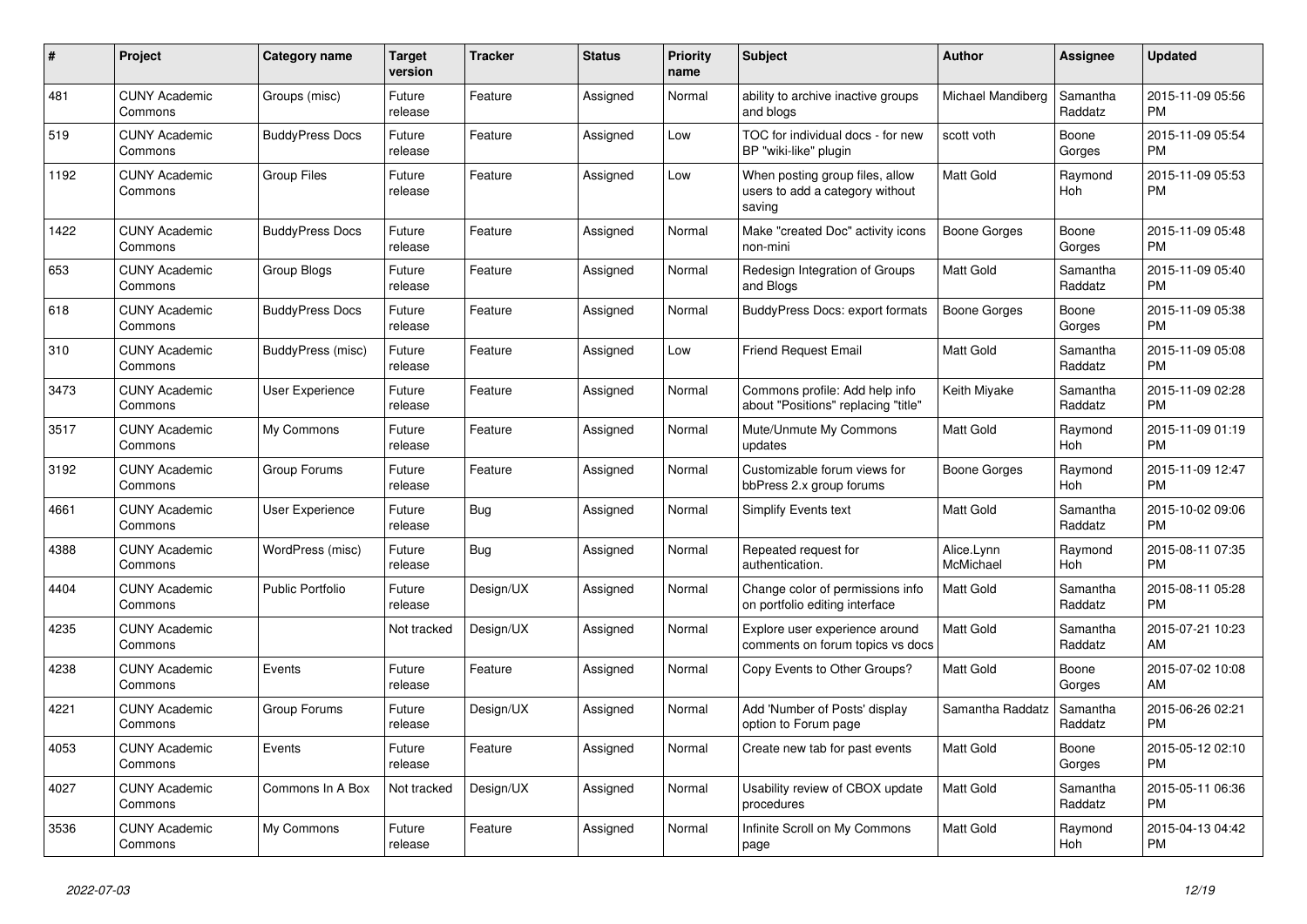| $\#$ | <b>Project</b>                  | Category name            | <b>Target</b><br>version | <b>Tracker</b> | <b>Status</b> | <b>Priority</b><br>name | <b>Subject</b>                                                             | <b>Author</b>    | Assignee           | <b>Updated</b>                |
|------|---------------------------------|--------------------------|--------------------------|----------------|---------------|-------------------------|----------------------------------------------------------------------------|------------------|--------------------|-------------------------------|
| 3662 | <b>CUNY Academic</b><br>Commons | <b>SEO</b>               | Future<br>release        | Feature        | Assigned      | Normal                  | Duplicate Content/SEO/Google<br>issues                                     | <b>Matt Gold</b> | Raymond<br>Hoh     | 2015-04-13 04:37<br><b>PM</b> |
| 370  | <b>CUNY Academic</b><br>Commons | Registration             | Future<br>release        | Feature        | Assigned      | High                    | <b>Guest Accounts</b>                                                      | Matt Gold        | Matt Gold          | 2015-04-09 09:33<br><b>PM</b> |
| 3577 | <b>CUNY Academic</b><br>Commons | My Commons               | Future<br>release        | Design/UX      | Assigned      | Normal                  | Replies to items in My Commons                                             | <b>Matt Gold</b> | Raymond<br>Hoh     | 2015-04-09 05:19<br><b>PM</b> |
| 3770 | <b>CUNY Academic</b><br>Commons | <b>Public Portfolio</b>  | Future<br>release        | Feature        | Assigned      | Normal                  | Improve Layout/Formatting of<br>Positions Area on Public Portfolios        | Matt Gold        | Chris Stein        | 2015-04-01 09:17<br><b>PM</b> |
| 3308 | <b>CUNY Academic</b><br>Commons | Group Invitations        | Future<br>release        | Feature        | Assigned      | Normal                  | Allow members to rescind group<br>invitations                              | Matt Gold        | Boone<br>Gorges    | 2015-04-01 08:53<br><b>PM</b> |
| 3759 | <b>CUNY Academic</b><br>Commons | WordPress (misc)         | Future<br>release        | Feature        | Assigned      | Normal                  | Review Interface for Adding Users<br>to Blogs                              | Matt Gold        | Boone<br>Gorges    | 2015-03-24 05:52<br><b>PM</b> |
| 3042 | <b>CUNY Academic</b><br>Commons | <b>Public Portfolio</b>  | Future<br>release        | Feature        | Assigned      | Normal                  | Browsing member interests                                                  | Matt Gold        | Boone<br>Gorges    | 2015-03-21 09:04<br><b>PM</b> |
| 2754 | <b>CUNY Academic</b><br>Commons | Design                   | Future<br>release        | Feature        | Assigned      | Normal                  | Determine strategy for CAC logo<br>handling in top header                  | Micki Kaufman    | <b>Chris Stein</b> | 2015-01-05 08:53<br><b>PM</b> |
| 2832 | <b>CUNY Academic</b><br>Commons | <b>Public Portfolio</b>  | Future<br>release        | Feature        | Assigned      | Normal                  | Improve interface for (not)<br>auto-linking profile fields                 | Boone Gorges     | Chris Stein        | 2015-01-05 08:52<br><b>PM</b> |
| 1562 | <b>CUNY Academic</b><br>Commons | <b>WordPress Plugins</b> | Future<br>release        | Feature        | Assigned      | Low                     | Play with NYT Collaborative<br>Authoring Tool                              | Matt Gold        | Boone<br>Gorges    | 2015-01-05 08:47<br><b>PM</b> |
| 658  | <b>CUNY Academic</b><br>Commons | <b>WordPress Plugins</b> | Future<br>release        | Feature        | Assigned      | Normal                  | Rebulid Sitewide Tag Suggestion                                            | <b>Matt Gold</b> | Boone<br>Gorges    | 2015-01-05 08:47<br><b>PM</b> |
| 412  | <b>CUNY Academic</b><br>Commons | <b>WordPress Themes</b>  | Future<br>release        | Feature        | Assigned      | Normal                  | <b>Featured Themes</b>                                                     | Matt Gold        | Dominic<br>Giglio  | 2015-01-05 08:44<br><b>PM</b> |
| 2167 | <b>CUNY Academic</b><br>Commons | WordPress (misc)         | Future<br>release        | <b>Bug</b>     | Assigned      | Normal                  | <b>CAC-Livestream Plugin Issues</b>                                        | Michael Smith    | Dominic<br>Giglio  | 2015-01-02 03:06<br><b>PM</b> |
| 3475 | <b>CUNY Academic</b><br>Commons | Events                   | Future<br>release        | Feature        | Assigned      | Normal                  | Request to add plugin to<br>streamline room<br>booking/appointment booking | Naomi Barrettara | Boone<br>Gorges    | 2014-12-01 05:14<br><b>PM</b> |
| 3510 | <b>CUNY Academic</b><br>Commons | Publicity                | 1.7                      | Publicity      | Assigned      | Normal                  | Post on the News Blog re: 'My<br>Commons'                                  | Micki Kaufman    | Sarah<br>Morgano   | 2014-10-15 11:18<br>AM        |
| 3511 | <b>CUNY Academic</b><br>Commons | Publicity                | 1.7                      | Publicity      | Assigned      | Normal                  | Social media for 1.7                                                       | Micki Kaufman    | Sarah<br>Morgano   | 2014-10-14 03:32<br><b>PM</b> |
| 3492 | <b>CUNY Academic</b><br>Commons | <b>WordPress Themes</b>  | Future<br>release        | Support        | Assigned      | Normal                  | Add CBOX theme to the<br>Commons                                           | scott voth       | Raymond<br>Hoh     | 2014-10-08 05:55<br><b>PM</b> |
| 3524 | <b>CUNY Academic</b><br>Commons | Documentation            | Not tracked              | Documentation  | Assigned      | Normal                  | Post describing all you can do<br>when starting up a new blog/group        | Matt Gold        | scott voth         | 2014-10-04 12:56<br><b>PM</b> |
| 3193 | <b>CUNY Academic</b><br>Commons | Group Forums             | Future<br>release        | Feature        | Assigned      | Normal                  | bbPress 2.x dynamic roles and<br><b>RBE</b>                                | Boone Gorges     | Boone<br>Gorges    | 2014-09-30 01:30<br><b>PM</b> |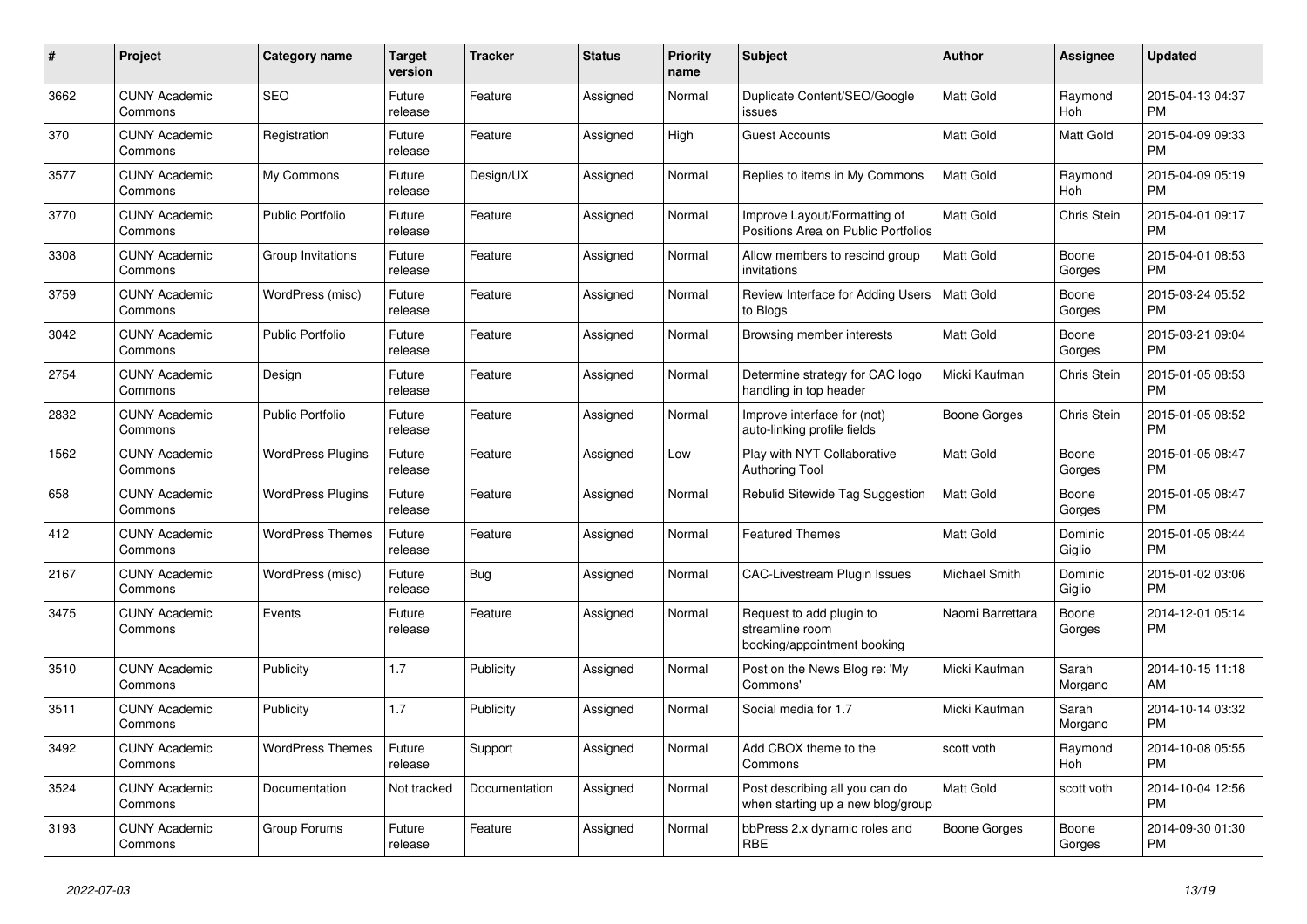| $\#$ | Project                         | <b>Category name</b>     | <b>Target</b><br>version | <b>Tracker</b> | <b>Status</b> | Priority<br>name | <b>Subject</b>                                                        | <b>Author</b>       | <b>Assignee</b>     | <b>Updated</b>                |
|------|---------------------------------|--------------------------|--------------------------|----------------|---------------|------------------|-----------------------------------------------------------------------|---------------------|---------------------|-------------------------------|
| 3458 | <b>CUNY Academic</b><br>Commons | Groups (misc)            | Future<br>release        | Feature        | Assigned      | Normal           | Filter Members of Group by<br>Campus                                  | Michael Smith       | Samantha<br>Raddatz | 2014-09-26 08:32<br>PM.       |
| 3330 | <b>CUNY Academic</b><br>Commons | My Commons               | Future<br>release        | Feature        | Assigned      | Normal           | "Commons Information" tool                                            | <b>Boone Gorges</b> | Chris Stein         | 2014-09-22 08:46<br><b>PM</b> |
| 2223 | <b>CUNY Academic</b><br>Commons | <b>WordPress Plugins</b> | Future<br>release        | Feature        | Assigned      | Low              | Add Participad to the CUNY<br><b>Academic Commons</b>                 | Matt Gold           | Boone<br>Gorges     | 2014-09-17 10:03<br><b>PM</b> |
| 3354 | <b>CUNY Academic</b><br>Commons | <b>Group Files</b>       | Future<br>release        | Feature        | Assigned      | Low              | Allow Group Download of Multiple<br><b>Selected Files</b>             | Matt Gold           | Chris Stein         | 2014-08-01 08:50<br>AM        |
| 3220 | <b>CUNY Academic</b><br>Commons | Public Portfolio         | Future<br>release        | Feature        | Assigned      | Normal           | Add indent/outdent option to<br>Formatting Buttons on Profile<br>Page | Matt Gold           | Boone<br>Gorges     | 2014-05-21 10:39<br><b>PM</b> |
| 1888 | <b>CUNY Academic</b><br>Commons | Home Page                | Future<br>release        | Feature        | Assigned      | Normal           | Refactor BP MPO Activity Filter to<br>support proper pagination       | Sarah Morgano       | Boone<br>Gorges     | 2014-05-01 07:11<br><b>PM</b> |
| 860  | <b>CUNY Academic</b><br>Commons | Design                   | Future<br>release        | Design/UX      | Assigned      | Normal           | <b>Standardize Button Treatment</b><br>Across the Commons             | Chris Stein         | Chris Stein         | 2014-05-01 09:45<br>AM        |
| 1983 | <b>CUNY Academic</b><br>Commons | Home Page                | Future<br>release        | Feature        | Assigned      | Low              | Media Library integration with<br>Featured Content plugin             | Boone Gorges        | Dominic<br>Giglio   | 2014-03-17 10:34<br>AM        |
| 3080 | <b>CUNY Academic</b><br>Commons | <b>Group Files</b>       | Future<br>release        | Feature        | Assigned      | Low              | Create a system to keep track of<br>file changes                      | <b>Matt Gold</b>    | Boone<br>Gorges     | 2014-02-26 10:04<br>PM.       |
| 2618 | <b>NYCDH Community</b><br>Site  |                          |                          | Bug            | Assigned      | Low              | Mark blogs as spam when created<br>by users marked as spam            | <b>Matt Gold</b>    | Boone<br>Gorges     | 2013-06-09 11:38<br><b>PM</b> |
| 2571 | <b>NYCDH Community</b><br>Site  |                          |                          | Feature        | Assigned      | Normal           | Add Google custom search box to<br>homepage                           | Mark Newton         | Raymond<br>Hoh      | 2013-05-18 07:49<br><b>PM</b> |
| 2574 | <b>NYCDH Community</b><br>Site  |                          |                          | Feature        | Assigned      | Normal           | Add Way to Upload Files to<br>Groups                                  | Mark Newton         | Raymond<br>Hoh      | 2013-05-18 07:46<br><b>PM</b> |
| 2577 | <b>NYCDH Community</b><br>Site  |                          |                          | Feature        | Assigned      | Low              | Investigate Potential to Add Links<br>to the Forum                    | Mark Newton         | Alex Gil            | 2013-05-16 09:40<br><b>PM</b> |
| 940  | <b>CUNY Academic</b><br>Commons | Redmine                  | Future<br>release        | Feature        | Assigned      | Low              | Communication with users after<br>releases                            | <b>Matt Gold</b>    | Dominic<br>Giglio   | 2012-09-09 04:36<br><b>PM</b> |
| 1508 | <b>CUNY Academic</b><br>Commons | WordPress (misc)         | Future<br>release        | Feature        | Assigned      | Normal           | Share login cookies across<br>mapped domains                          | <b>Boone Gorges</b> | Boone<br>Gorges     | 2012-07-02 12:12<br><b>PM</b> |
| 599  | <b>CUNY Academic</b><br>Commons | BuddyPress (misc)        | Future<br>release        | Feature        | Assigned      | Normal           | Consider adding rating plugins for<br><b>BuddyPress/BBPress</b>       | Matt Gold           | Boone<br>Gorges     | 2011-08-22 06:50<br><b>PM</b> |
| 585  | <b>CUNY Academic</b><br>Commons | Group Forums             | Future<br>release        | Feature        | Assigned      | Normal           | Merge Forum Topics                                                    | Sarah Morgano       | Boone<br>Gorges     | 2011-07-06 04:11<br>PM        |
| 635  | <b>CUNY Academic</b><br>Commons | BuddyPress (misc)        | Future<br>release        | Feature        | Assigned      | Normal           | Big Blue Button -<br>Videoconferencing in Groups and<br><b>Blogs</b>  | Matt Gold           | Boone<br>Gorges     | 2011-03-14 03:24<br><b>PM</b> |
| 500  | <b>CUNY Academic</b><br>Commons | <b>BuddyPress (misc)</b> | Future<br>release        | Feature        | Assigned      | Normal           | Export Group Data                                                     | Matt Gold           | Boone<br>Gorges     | 2010-12-19 12:09<br><b>PM</b> |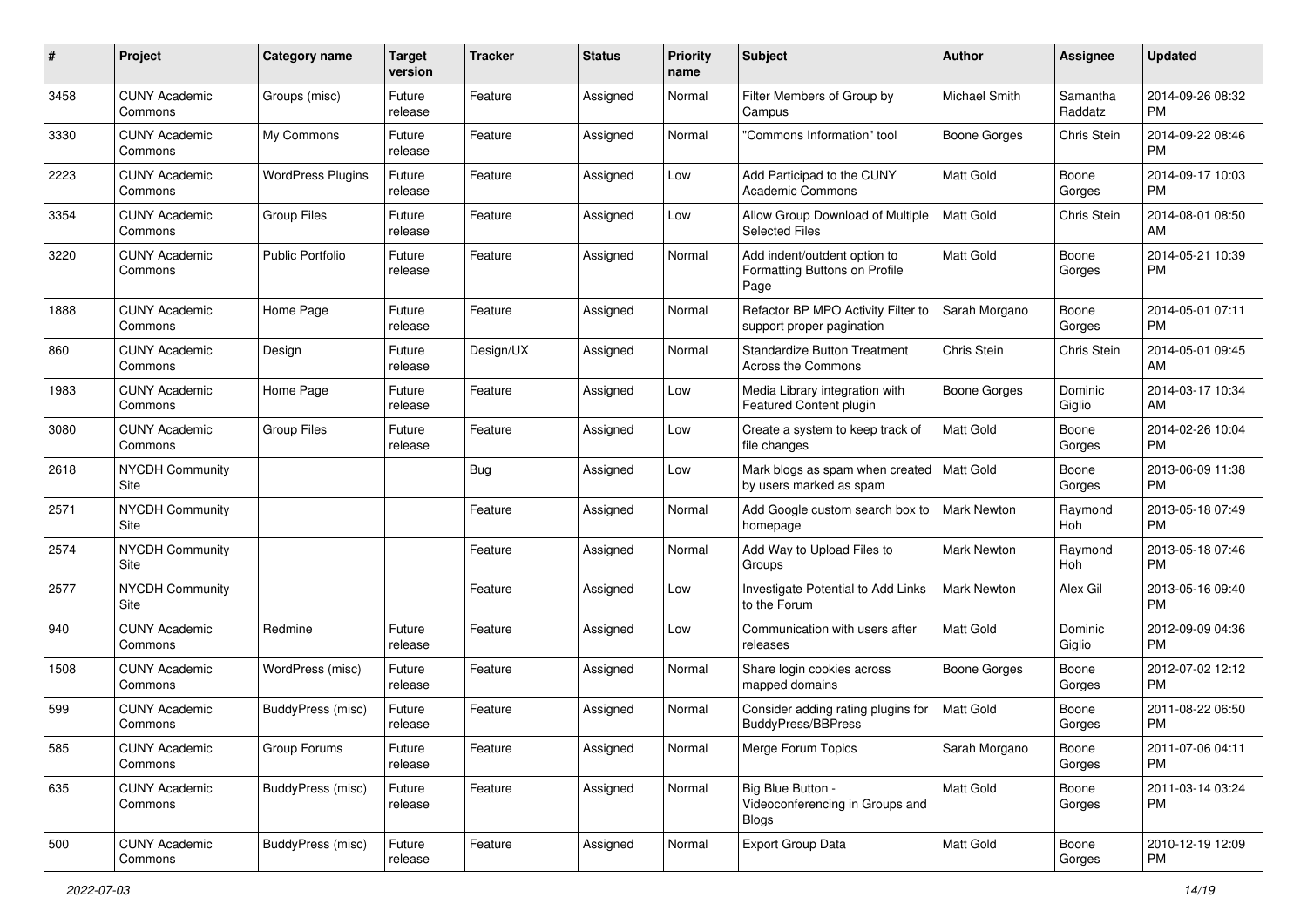| $\pmb{\#}$ | Project                         | Category name            | <b>Target</b><br>version | <b>Tracker</b> | <b>Status</b>        | <b>Priority</b><br>name | <b>Subject</b>                                                     | <b>Author</b>           | Assignee        | <b>Updated</b>                |
|------------|---------------------------------|--------------------------|--------------------------|----------------|----------------------|-------------------------|--------------------------------------------------------------------|-------------------------|-----------------|-------------------------------|
| 435        | <b>CUNY Academic</b><br>Commons | BuddyPress (misc)        | Future<br>release        | Feature        | Assigned             | Normal                  | Include Avatar Images in Forum<br><b>Post Notification Emails</b>  | <b>Matt Gold</b>        | Boone<br>Gorges | 2010-12-08 12:40<br><b>PM</b> |
| 377        | <b>CUNY Academic</b><br>Commons | BuddyPress (misc)        | Future<br>release        | Feature        | Assigned             | Normal                  | Like buttons                                                       | Matt Gold               | Boone<br>Gorges | 2010-11-16 05:13<br><b>PM</b> |
| 58         | <b>CUNY Academic</b><br>Commons | BuddyPress (misc)        | Future<br>release        | Feature        | Assigned             | Low                     | Make member search sortable by<br>last name                        | Roberta Brody           | Boone<br>Gorges | 2010-08-26 02:38<br><b>PM</b> |
| 16092      | <b>CUNY Academic</b><br>Commons |                          | Future<br>release        | Feature        | Hold                 | Normal                  | Don't show main site in Site<br>search results                     | Boone Gorges            | Boone<br>Gorges | 2022-05-17 03:12<br><b>PM</b> |
| 14113      | <b>CUNY Academic</b><br>Commons | WordPress (misc)         | Future<br>release        | Bug            | Hold                 | Normal                  | Block Editor Not Working on this<br>page - Json error              | scott voth              | Boone<br>Gorges | 2021-03-05 11:01<br>AM        |
| 13912      | <b>CUNY Academic</b><br>Commons |                          | Not tracked              | Feature        | Hold                 | Low                     | posting "missed schedule"                                          | Marilyn Weber           |                 | 2021-02-23 10:46<br>AM        |
| 11848      | <b>CUNY Academic</b><br>Commons |                          | Not tracked              | Support        | Hold                 | Normal                  | a Dean of Faculty wants to share<br>a large file                   | Marilyn Weber           |                 | 2019-09-24 08:44<br>AM        |
| 8991       | <b>CUNY Academic</b><br>Commons | Reply By Email           | Not tracked              | Bug            | Hold                 | Normal                  | RBE duplicate email message<br>issue                               | <b>Matt Gold</b>        | Raymond<br>Hoh  | 2018-02-18 08:53<br><b>PM</b> |
| 9060       | <b>CUNY Academic</b><br>Commons | Commons In A Box         | Not tracked              | Bug            | Hold                 | Normal                  | Problems with CBox image library<br>/ upload                       | Lisa Rhody              | Raymond<br>Hoh  | 2018-01-10 03:26<br><b>PM</b> |
| 8756       | <b>CUNY Academic</b><br>Commons | Group Blogs              | Future<br>release        | Feature        | Hold                 | Normal                  | Connect multiple blogs to one<br>group?                            | <b>Matt Gold</b>        | Boone<br>Gorges | 2017-09-30 10:42<br>AM        |
| 3369       | <b>CUNY Academic</b><br>Commons | Reply By Email           | Not tracked              | Outreach       | Hold                 | Normal                  | Release reply by email to WP<br>plugin directory                   | Matt Gold               | Raymond<br>Hoh  | 2016-03-01 12:46<br><b>PM</b> |
| 3939       | <b>CUNY Academic</b><br>Commons | <b>WordPress Plugins</b> | Future<br>release        | Bug            | Hold                 | Normal                  | Activity stream support for<br>Co-Authors Plus plugin              | Raymond Hoh             | Raymond<br>Hoh  | 2015-11-09 06:13<br><b>PM</b> |
| 2576       | <b>NYCDH Community</b><br>Site  |                          |                          | Bug            | Hold                 | Low                     | Test Next Button in Javascript<br><b>Tutorial Under Activities</b> | Mark Newton             | Alex Gil        | 2013-05-18 02:55<br><b>PM</b> |
| 15169      | <b>CUNY Academic</b><br>Commons |                          | 2.0.3                    | Support        | Reporter<br>Feedback | Normal                  | new Prelude website zipfiles for<br>custom theme and other files.  | Marilyn Weber           |                 | 2022-06-29 11:32<br>AM        |
| 15613      | <b>CUNY Academic</b><br>Commons |                          | 2.0.3                    | Feature        | Reporter<br>Feedback | Normal                  | Adding "Passster" plugin                                           | Laurie Hurson           |                 | 2022-06-29 11:32<br>AM        |
| 15655      | <b>CUNY Academic</b><br>Commons |                          | 2.0.3                    | Support        | Reporter<br>Feedback | Normal                  | Event Aggregator plugin?                                           | Marilyn Weber           |                 | 2022-06-29 11:32<br>AM        |
| 12121      | <b>CUNY Academic</b><br>Commons | <b>WordPress Plugins</b> | 2.0.3                    | Feature        | Reporter<br>Feedback | Normal                  | Embedding H5P Iframes on<br>Commons Site                           | Laurie Hurson           | Boone<br>Gorges | 2022-06-29 11:32<br>AM        |
| 16290      | <b>CUNY Academic</b><br>Commons |                          |                          | Feature        | Reporter<br>Feedback | Normal                  | Add Table Of Contents Block<br>plug-in                             | Raffi<br>Khatchadourian |                 | 2022-06-24 10:26<br>AM        |
| 16245      | <b>CUNY Academic</b><br>Commons | WordPress (misc)         |                          | <b>Bug</b>     | Reporter<br>Feedback | Normal                  | Save Button missing on<br>WordPress Profile page                   | scott voth              | Raymond<br>Hoh  | 2022-06-16 03:09<br>PM        |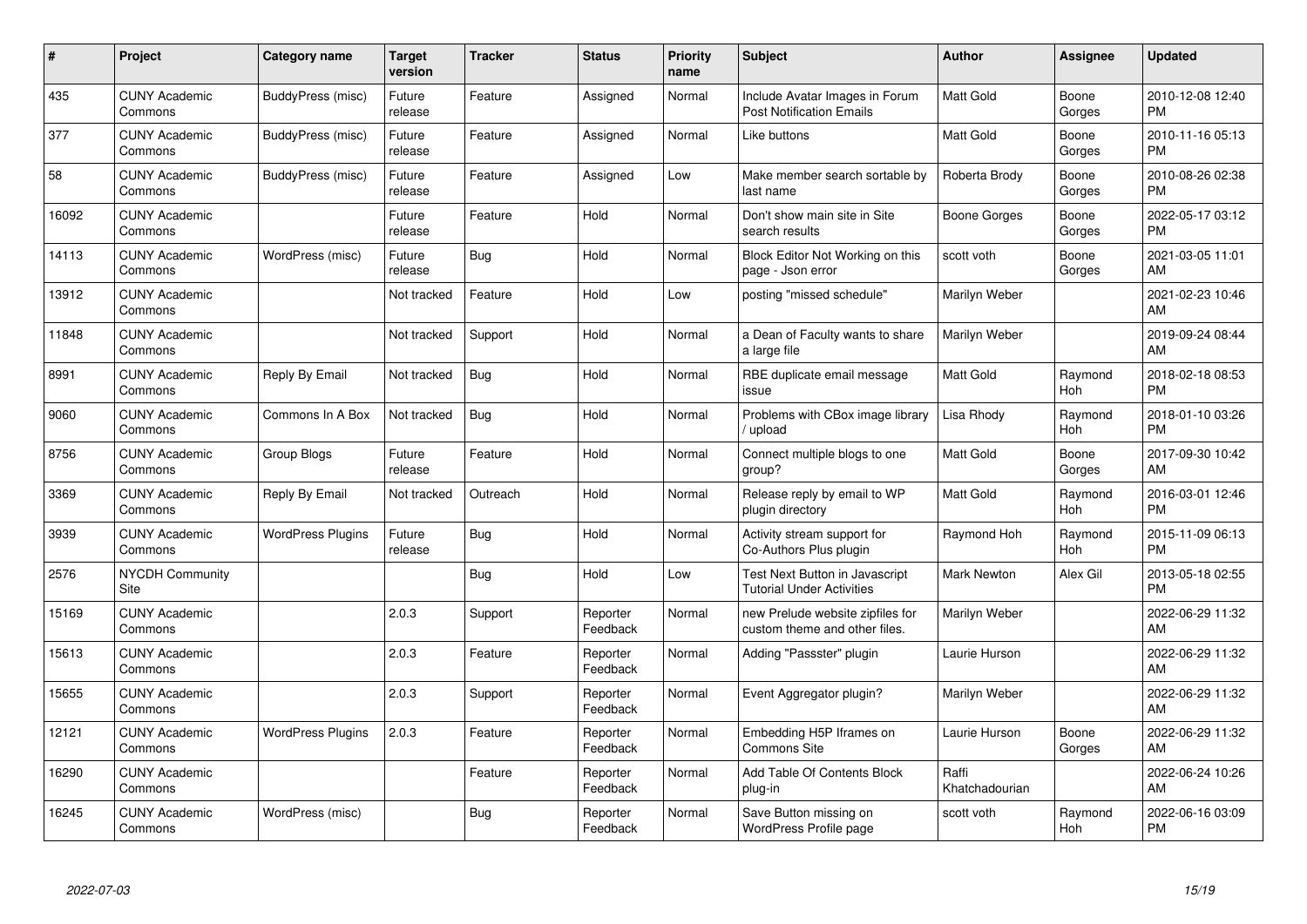| #     | Project                         | Category name            | <b>Target</b><br>version | <b>Tracker</b> | <b>Status</b>        | Priority<br>name | <b>Subject</b>                                                | <b>Author</b>           | <b>Assignee</b> | <b>Updated</b>                |
|-------|---------------------------------|--------------------------|--------------------------|----------------|----------------------|------------------|---------------------------------------------------------------|-------------------------|-----------------|-------------------------------|
| 16110 | <b>CUNY Academic</b><br>Commons |                          |                          | Support        | Reporter<br>Feedback | Normal           | remove Creative Commons<br>license from pages?                | Marilyn Weber           | Raymond<br>Hoh  | 2022-05-17 06:11<br><b>PM</b> |
| 16099 | <b>CUNY Academic</b><br>Commons |                          |                          | Support        | Reporter<br>Feedback | Normal           | request for Newsletter Glue                                   | Marilyn Weber           |                 | 2022-05-13 12:14<br><b>PM</b> |
| 15923 | <b>CUNY Academic</b><br>Commons |                          | Not tracked              | Feature        | Reporter<br>Feedback | Normal           | <b>Bellows Plugin Adjustments</b>                             | Laurie Hurson           |                 | 2022-04-20 10:10<br>AM        |
| 15516 | <b>CUNY Academic</b><br>Commons | <b>WordPress Plugins</b> |                          | Bug            | Reporter<br>Feedback | Normal           | Can't publish or save draft of post<br>on wordpress.com       | Raffi<br>Khatchadourian | Raymond<br>Hoh  | 2022-03-02 05:52<br><b>PM</b> |
| 15370 | <b>CUNY Academic</b><br>Commons |                          |                          | Support        | Reporter<br>Feedback | Normal           | All-in-One Event Calendar?                                    | Marilyn Weber           |                 | 2022-02-17 11:03<br>AM        |
| 15176 | <b>CUNY Academic</b><br>Commons |                          | Not tracked              | Support        | Reporter<br>Feedback | Normal           | Archiving Q Writing & Old<br>Wordpress Sites on the Commons   | Laurie Hurson           |                 | 2022-02-08 10:28<br>AM        |
| 15242 | <b>CUNY Academic</b><br>Commons | Performance              | Not tracked              | Bug            | Reporter<br>Feedback | Normal           | Slugist site                                                  | Raffi<br>Khatchadourian | Boone<br>Gorges | 2022-02-07 11:14<br>AM        |
| 15260 | <b>CUNY Academic</b><br>Commons |                          |                          | Support        | Reporter<br>Feedback | Normal           | Diacritical markings   European<br><b>Stages</b>              | Marilyn Weber           |                 | 2022-02-04 08:16<br>AM        |
| 14504 | <b>CUNY Academic</b><br>Commons |                          | Not tracked              | Publicity      | Reporter<br>Feedback | Normal           | Adding showcases to home page<br>menu                         | Laurie Hurson           | Boone<br>Gorges | 2022-01-19 03:26<br><b>PM</b> |
| 14983 | <b>CUNY Academic</b><br>Commons | WordPress (misc)         | Not tracked              | Support        | Reporter<br>Feedback | Normal           | 'Read More" tag not working                                   | Rebecca Krisel          | Raymond<br>Hoh  | 2021-11-23 01:17<br><b>PM</b> |
| 14900 | <b>CUNY Academic</b><br>Commons |                          | Not tracked              | Support        | Reporter<br>Feedback | Normal           | previous theme?                                               | Marilyn Weber           |                 | 2021-10-25 10:31<br>AM        |
| 14842 | <b>CUNY Academic</b><br>Commons |                          | Not tracked              | Support        | Reporter<br>Feedback | Normal           | Question about widgets and block<br>editor                    | Gina Cherry             |                 | 2021-10-06 03:01<br><b>PM</b> |
| 14784 | <b>CUNY Academic</b><br>Commons |                          |                          | Support        | Reporter<br>Feedback | Normal           | User report of logo problem when<br>using Customizer theme    | Marilyn Weber           |                 | 2021-09-17 10:25<br>AM        |
| 14629 | <b>CUNY Academic</b><br>Commons |                          | Not tracked              | Bug            | Reporter<br>Feedback | Normal           | Possible Post Order Bug?                                      | <b>Syelle Graves</b>    |                 | 2021-09-14 10:47<br>AM        |
| 14538 | <b>CUNY Academic</b><br>Commons |                          | Not tracked              | Support        | Reporter<br>Feedback | Normal           | <b>Weebly To Commons</b>                                      | Laurie Hurson           |                 | 2021-09-14 10:47<br>AM        |
| 14483 | <b>CUNY Academic</b><br>Commons | WordPress - Media        | Not tracked              | Bug            | Reporter<br>Feedback | Normal           | Wordpress PDF Embed Stopped<br>Working after JITP Media Clone | Patrick DeDauw          | Boone<br>Gorges | 2021-05-20 01:51<br><b>PM</b> |
| 14398 | <b>CUNY Academic</b><br>Commons |                          | Not tracked              | Support        | Reporter<br>Feedback | Normal           | Events plug-in notification problem   Marilyn Weber           |                         |                 | 2021-05-11 11:21<br>AM        |
| 14074 | <b>CUNY Academic</b><br>Commons | WordPress (misc)         | Not tracked              | Support        | Reporter<br>Feedback | Normal           | page password protection problem                              | Marilyn Weber           |                 | 2021-03-02 11:03<br>AM        |
| 13975 | <b>CUNY Academic</b><br>Commons | Social Paper             | Not tracked              | Support        | Reporter<br>Feedback | Normal           | can't approve comments on Social<br>Paper paper               | Marilyn Weber           |                 | 2021-02-12 09:33<br>AM        |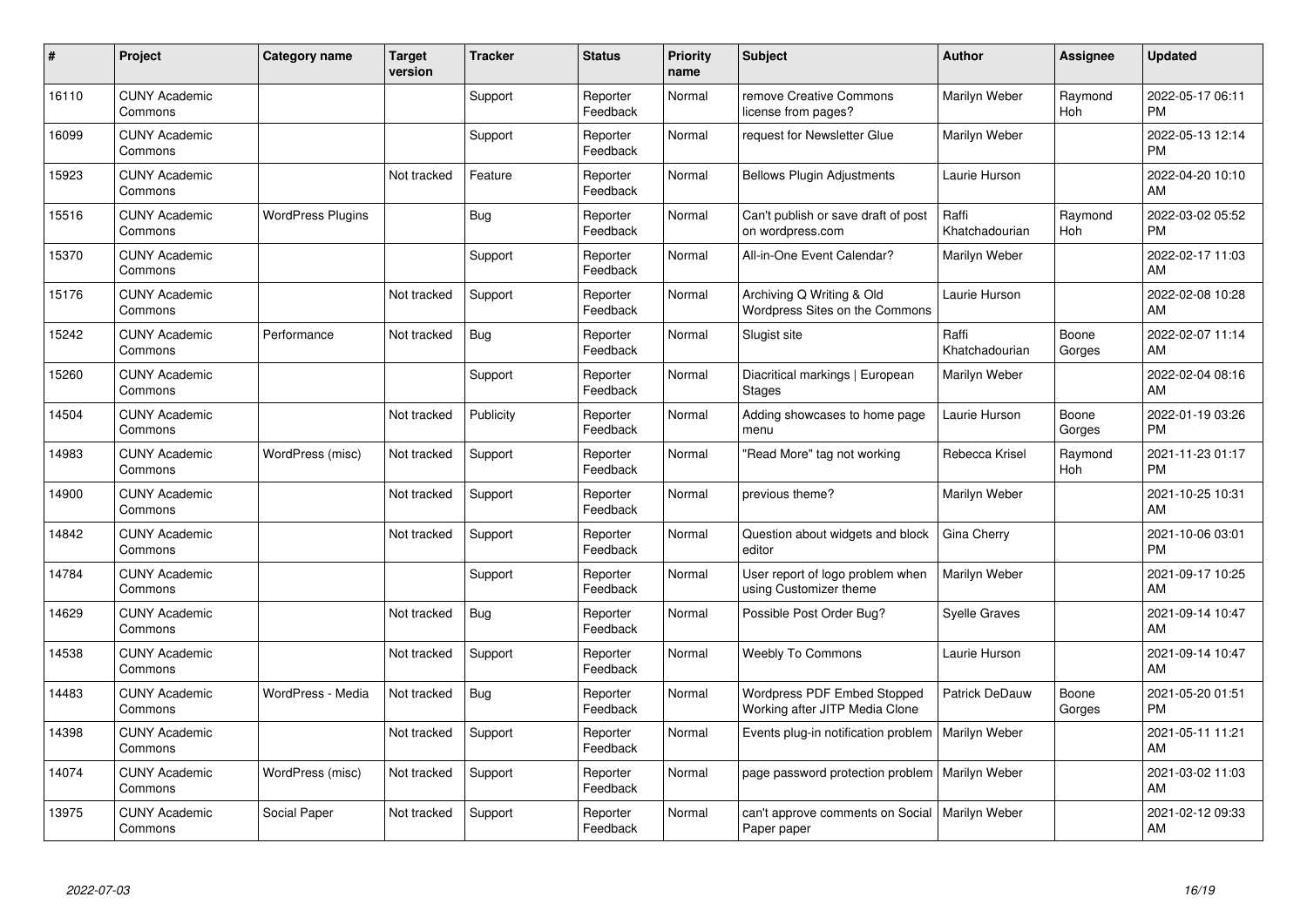| $\vert$ # | <b>Project</b>                  | Category name              | <b>Target</b><br>version | <b>Tracker</b> | <b>Status</b>        | Priority<br>name | <b>Subject</b>                                                                                | <b>Author</b>       | Assignee        | <b>Updated</b>                |
|-----------|---------------------------------|----------------------------|--------------------------|----------------|----------------------|------------------|-----------------------------------------------------------------------------------------------|---------------------|-----------------|-------------------------------|
| 7115      | <b>CUNY Academic</b><br>Commons | Groups (misc)              | Future<br>release        | Feature        | Reporter<br>Feedback | Normal           | make licensing info clear during<br>group creation                                            | <b>Matt Gold</b>    | Raymond<br>Hoh  | 2020-12-08 11:32<br>AM        |
| 13328     | <b>CUNY Academic</b><br>Commons | Group Forums               | Not tracked              | Bug            | Reporter<br>Feedback | Normal           | cross-posting in two related<br>groups                                                        | Marilyn Weber       | Raymond<br>Hoh  | 2020-09-15 10:39<br><b>PM</b> |
| 13255     | <b>CUNY Academic</b><br>Commons |                            | Not tracked              | Support        | Reporter<br>Feedback | Normal           | Accessibility problems                                                                        | Marilyn Weber       |                 | 2020-09-01 05:48<br><b>PM</b> |
| 13034     | <b>CUNY Academic</b><br>Commons |                            | Not tracked              | Support        | Reporter<br>Feedback | Normal           | a site is asking people to join the<br>Commons to get a download                              | Marilyn Weber       |                 | 2020-07-12 07:23<br>AM        |
| 12741     | <b>CUNY Academic</b><br>Commons | <b>WordPress Plugins</b>   | Not tracked              | Support        | Reporter<br>Feedback | Normal           | Tableau Public Viz Block                                                                      | Marilyn Weber       | Raymond<br>Hoh  | 2020-05-12 11:00<br>AM        |
| 12446     | <b>CUNY Academic</b><br>Commons | Groups (misc)              | Future<br>release        | Feature        | Reporter<br>Feedback | Normal           | Toggle default site to group forum<br>posting                                                 | Laurie Hurson       | Laurie Hurson   | 2020-03-10 11:57<br>AM        |
| 12484     | <b>CUNY Academic</b><br>Commons |                            | Not tracked              | Support        | Reporter<br>Feedback | Normal           | Sign up Code for COIL Course<br>starting in March                                             | Laurie Hurson       | Matt Gold       | 2020-03-02 02:26<br><b>PM</b> |
| 12360     | <b>CUNY Academic</b><br>Commons | <b>WordPress Themes</b>    | Not tracked              | <b>Bug</b>     | Reporter<br>Feedback | Normal           | site just says "DANTE We are<br>currently in maintenance mode,<br>please check back shortly." | Marilyn Weber       |                 | 2020-02-04 12:13<br><b>PM</b> |
| 12350     | <b>CUNY Academic</b><br>Commons | <b>Blogs (BuddyPress)</b>  | Not tracked              | Support        | Reporter<br>Feedback | Normal           | URL creation problem                                                                          | Marilyn Weber       |                 | 2020-02-03 11:27<br>AM        |
| 12198     | <b>CUNY Academic</b><br>Commons |                            | Not tracked              | Bug            | Reporter<br>Feedback | Normal           | Duplicate listing in My Sites                                                                 | <b>Tom Harbison</b> |                 | 2019-12-09 05:50<br><b>PM</b> |
| 11971     | <b>CUNY Academic</b><br>Commons | <b>Email Notifications</b> | Future<br>release        | Bug            | Reporter<br>Feedback | Low              | Pictures obscured in emailed post<br>notifications                                            | Marilyn Weber       | Raymond<br>Hoh  | 2019-11-21 01:14<br><b>PM</b> |
| 11945     | <b>CUNY Academic</b><br>Commons | Reckoning                  | Future<br>release        | Feature        | Reporter<br>Feedback | Normal           | Add Comments bubble to<br>Reckoning views                                                     | Boone Gorges        | Boone<br>Gorges | 2019-11-12 05:14<br><b>PM</b> |
| 12004     | <b>CUNY Academic</b><br>Commons |                            | Not tracked              | Support        | Reporter<br>Feedback | Normal           | Notifications for spam blog<br>comments                                                       | Gina Cherry         | Raymond<br>Hoh  | 2019-11-01 12:05<br><b>PM</b> |
| 11788     | <b>CUNY Academic</b><br>Commons | <b>WordPress Plugins</b>   | Future<br>release        | Support        | Reporter<br>Feedback | Normal           | Plugin Request - Browse Aloud                                                                 | scott voth          |                 | 2019-09-24 08:42<br>AM        |
| 10273     | <b>CUNY Academic</b><br>Commons | Registration               | Not tracked              | Support        | Reporter<br>Feedback | Normal           | users combining CF and campus<br>address                                                      | Marilyn Weber       |                 | 2019-09-18 10:58<br>AM        |
| 10678     | <b>CUNY Academic</b><br>Commons |                            | Not tracked              | Bug            | Reporter<br>Feedback | High             | Newsletter Plugin Not Sending<br><b>Out Newsletters</b>                                       | Mark Webb           | Boone<br>Gorges | 2019-09-16 09:38<br><b>PM</b> |
| 11787     | <b>CUNY Academic</b><br>Commons |                            | Not tracked              | Support        | Reporter<br>Feedback | Normal           | automated comments notifications<br>on ZenDesk                                                | Marilyn Weber       |                 | 2019-08-26 06:18<br><b>PM</b> |
| 11771     | <b>CUNY Academic</b><br>Commons |                            | Not tracked              | Support        | Reporter<br>Feedback | Normal           | post displays in sections                                                                     | Marilyn Weber       |                 | 2019-08-20 10:34<br>AM        |
| 11493     | <b>CUNY Academic</b><br>Commons | Domain Mapping             | Not tracked              | Support        | Reporter<br>Feedback | Normal           | Domain Mapping Request - Talia<br>Schaffer                                                    | scott voth          | Matt Gold       | 2019-08-06 08:39<br>AM        |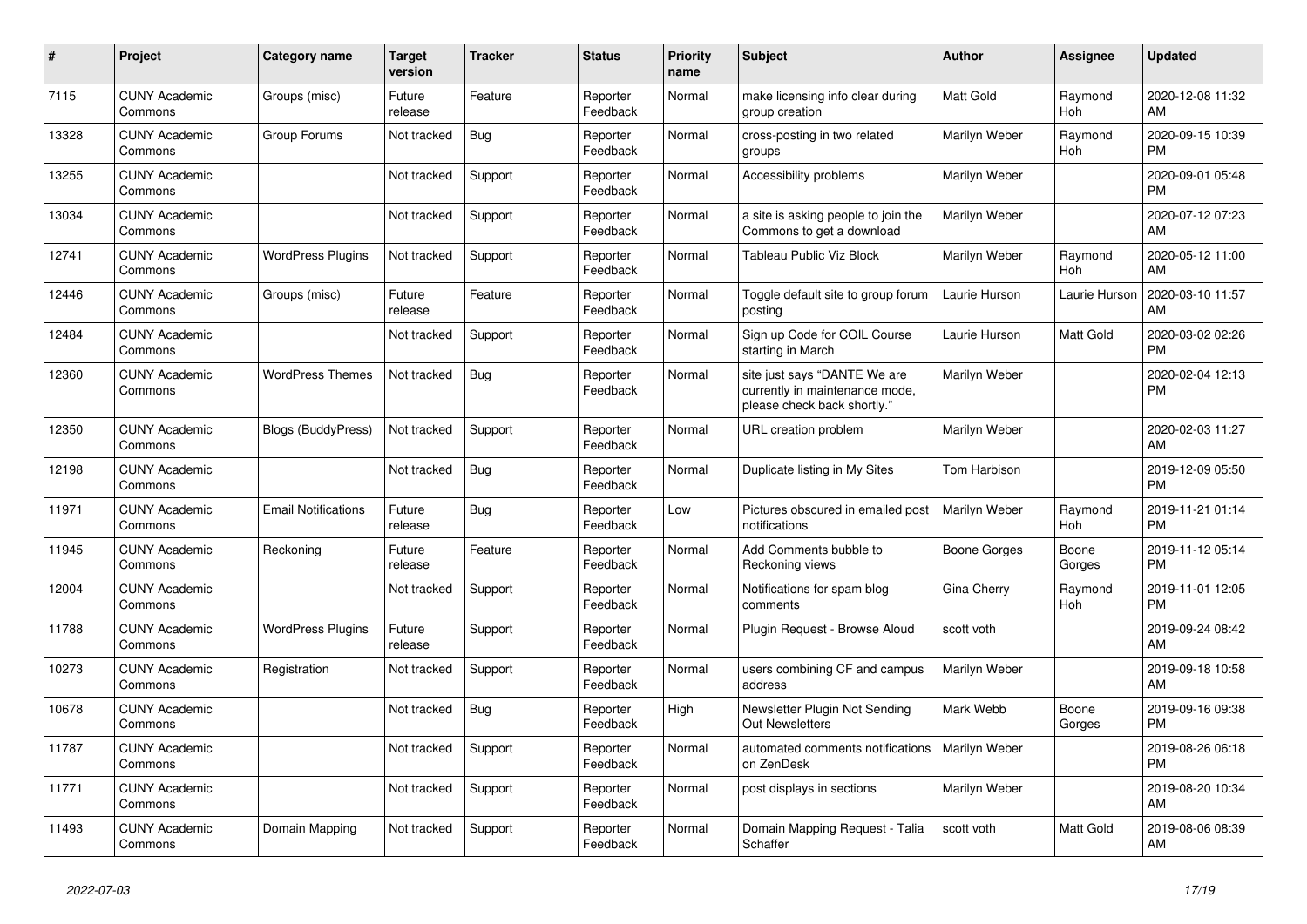| #     | Project                         | <b>Category name</b>       | <b>Target</b><br>version | <b>Tracker</b> | <b>Status</b>        | <b>Priority</b><br>name | <b>Subject</b>                                                    | <b>Author</b>           | Assignee        | <b>Updated</b>                |
|-------|---------------------------------|----------------------------|--------------------------|----------------|----------------------|-------------------------|-------------------------------------------------------------------|-------------------------|-----------------|-------------------------------|
| 11556 | <b>CUNY Academic</b><br>Commons | Courses                    | Not tracked              | Bug            | Reporter<br>Feedback | Normal                  | Instructor name given in course<br>listina                        | Tom Harbison            |                 | 2019-06-25 04:12<br><b>PM</b> |
| 11509 | <b>CUNY Academic</b><br>Commons |                            | Not tracked              | Support        | Reporter<br>Feedback | Normal                  | deleted Page causing a Menu<br>problem?                           | Marilyn Weber           |                 | 2019-06-04 09:54<br>AM        |
| 11415 | <b>CUNY Academic</b><br>Commons | <b>WordPress Plugins</b>   | Not tracked              | Bug            | Reporter<br>Feedback | Normal                  | <b>Blog Subscriptions in Jetpack</b>                              | Laurie Hurson           |                 | 2019-05-14 10:34<br>AM        |
| 11386 | <b>CUNY Academic</b><br>Commons | WordPress - Media          | Not tracked              | Support        | Reporter<br>Feedback | Normal                  | disappearing images                                               | scott voth              | Boone<br>Gorges | 2019-05-14 10:32<br>AM        |
| 11449 | <b>CUNY Academic</b><br>Commons | WordPress - Media          | Not tracked              | Support        | Reporter<br>Feedback | Normal                  | Cloning Media Library for JITP<br>from Staging to Production Site | <b>Patrick DeDauw</b>   | Boone<br>Gorges | 2019-05-13 12:00<br><b>PM</b> |
| 11149 | <b>CUNY Academic</b><br>Commons |                            | Not tracked              | Support        | Reporter<br>Feedback | Normal                  | comments getting blocked                                          | Marilyn Weber           | Raymond<br>Hoh  | 2019-03-26 11:40<br>AM        |
| 1544  | <b>CUNY Academic</b><br>Commons | Groups (misc)              | Future<br>release        | Feature        | Reporter<br>Feedback | Normal                  | Group Filtering and Sorting                                       | <b>Matt Gold</b>        | Chris Stein     | 2019-03-01 02:25<br><b>PM</b> |
| 11120 | <b>CUNY Academic</b><br>Commons | <b>WordPress Plugins</b>   | Not tracked              | <b>Bug</b>     | Reporter<br>Feedback | Normal                  | Events Manager Events Not<br>Showing Up                           | Mark Webb               |                 | 2019-02-27 04:10<br><b>PM</b> |
| 11131 | <b>CUNY Academic</b><br>Commons |                            | Future<br>release        | Feature        | Reporter<br>Feedback | Normal                  | Image Annotation Plugins                                          | Laurie Hurson           |                 | 2019-02-26 11:33<br>AM        |
| 11077 | <b>CUNY Academic</b><br>Commons | Events                     | Not tracked              | Feature        | Reporter<br>Feedback | Normal                  | Show event category description<br>in event list view             | Raffi<br>Khatchadourian |                 | 2019-02-12 10:38<br><b>PM</b> |
| 10982 | <b>CUNY Academic</b><br>Commons | Domain Mapping             | Not tracked              | Support        | Reporter<br>Feedback | Normal                  | <b>CNAME</b> question                                             | scott voth              |                 | 2019-01-22 04:29<br><b>PM</b> |
| 10769 | <b>CUNY Academic</b><br>Commons | <b>WordPress Themes</b>    | Not tracked              | <b>Bug</b>     | Reporter<br>Feedback | Normal                  | 2011 Theme Sidebar                                                | Mark Webb               |                 | 2018-12-04 04:09<br><b>PM</b> |
| 10657 | <b>CUNY Academic</b><br>Commons |                            | Not tracked              | Support        | Reporter<br>Feedback | Normal                  | child theme problems                                              | Marilyn Weber           |                 | 2018-11-08 01:19<br><b>PM</b> |
| 9289  | <b>CUNY Academic</b><br>Commons | <b>WordPress Plugins</b>   | Future<br>release        | Bug            | Reporter<br>Feedback | Normal                  | Email Users Plugin                                                | Laurie Hurson           | Boone<br>Gorges | 2018-10-24 12:34<br><b>PM</b> |
| 9947  | <b>CUNY Academic</b><br>Commons | <b>WordPress Plugins</b>   | Future<br>release        | Feature        | Reporter<br>Feedback | Normal                  | Install H5P quiz plugin                                           | <b>Matt Gold</b>        | Boone<br>Gorges | 2018-09-11 11:01<br>AM        |
| 10262 | <b>CUNY Academic</b><br>Commons |                            | Not tracked              | <b>Bug</b>     | Reporter<br>Feedback | Normal                  | Newsletter Plugin: Broken Image<br>at Bottom of All Newsletters   | Mark Webb               | Raymond<br>Hoh  | 2018-08-30 05:17<br><b>PM</b> |
| 9979  | <b>CUNY Academic</b><br>Commons | <b>Email Notifications</b> | Not tracked              | Bug            | Reporter<br>Feedback | Normal                  | Reports of slow email activation<br>emails                        | Matt Gold               | Boone<br>Gorges | 2018-08-29 09:40<br><b>PM</b> |
| 10040 | <b>CUNY Academic</b><br>Commons | WordPress (misc)           | Not tracked              | <b>Bug</b>     | Reporter<br>Feedback | Normal                  | User doesn't see full list of themes                              | Matt Gold               | Boone<br>Gorges | 2018-07-25 10:12<br>AM        |
| 9515  | <b>CUNY Academic</b><br>Commons | <b>WordPress Plugins</b>   | Not tracked              | <b>Bug</b>     | Reporter<br>Feedback | Normal                  | Text to Speech plugin - "More<br>Slowly" checkbox not working     | scott voth              | Boone<br>Gorges | 2018-06-13 02:26<br>PM        |